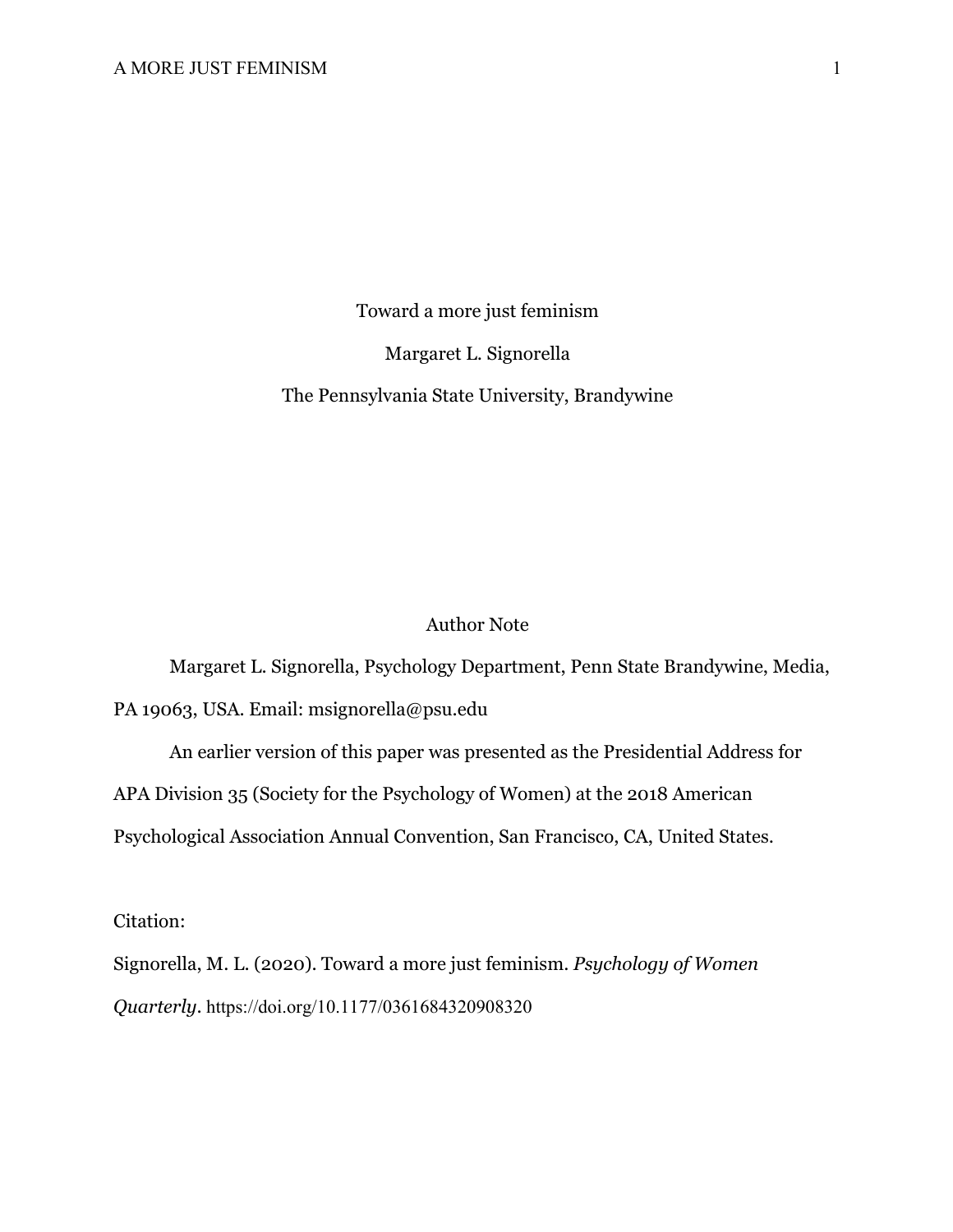#### Abstract

The history of the women's movements and women's involvement in civic causes and actions shows that commitment to women's causes is no guarantee that other human rights issues will be supported. Instances of racism and other prejudices that have impacted women's groups in the United States will be used to illustrate the contradiction, and corollary patterns from the present will be used to show that the disconnect between promoting women's causes and other pressing human rights issues remains. I will use the exemplar of citation practices as one aspect of contemporary professional behavior that may contribute to the ongoing invisibility of accomplishments by women and scholars of color of any gender. I will also demonstrate some tools that, combined with better self-awareness, can improve the visibility of all members of underrepresented groups. The challenge we face is to convert awareness of the complex intersections between gender and racial issues into the application of feminist values across the full spectrum of human experience.

*Keywords*: feminism, White feminism, racism, sexism, history, intersectionality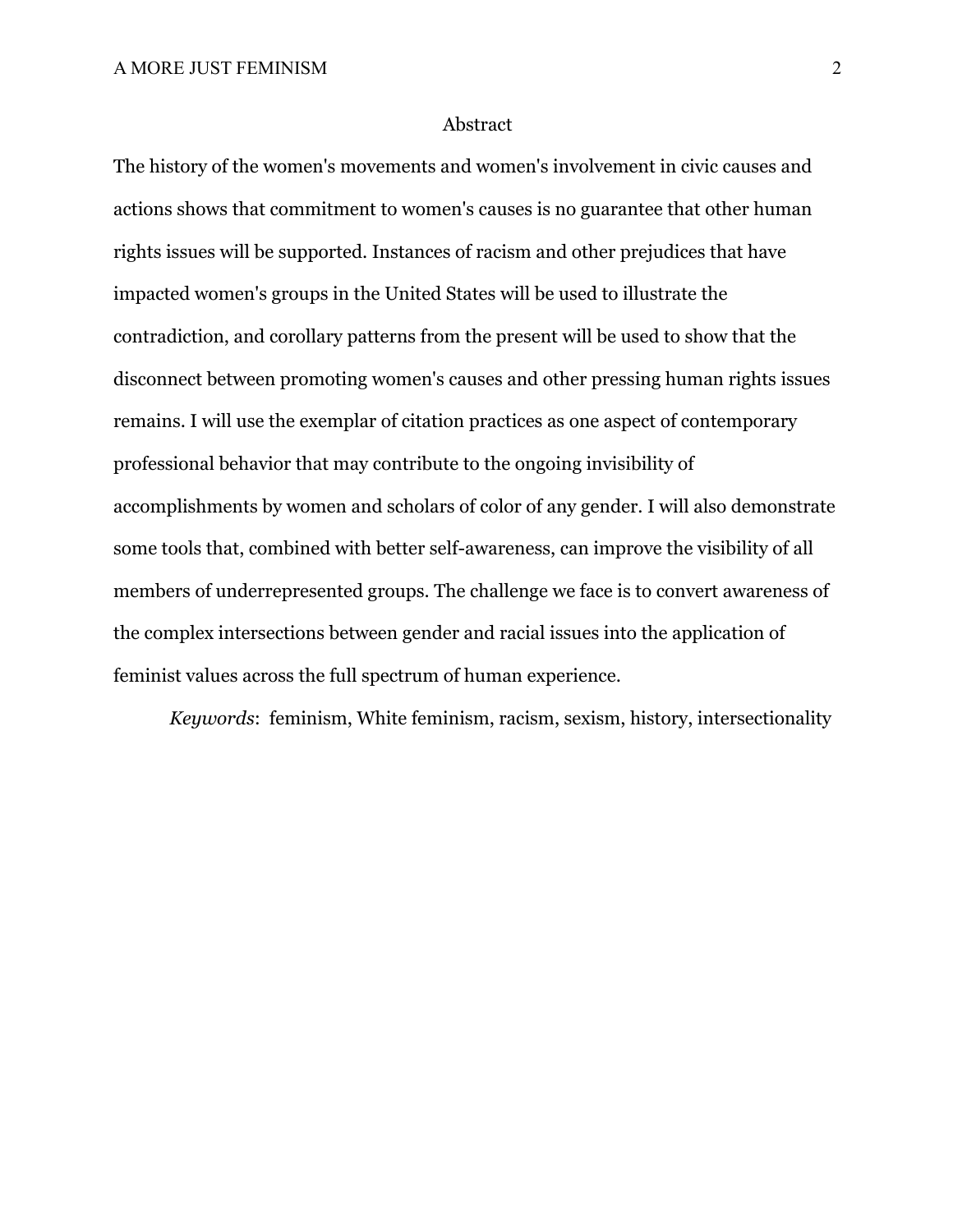#### Toward a more just feminism

We hope that our feminist values will generalize beyond gender issues, but the evidence from both historical and contemporary events shows that neither feminist principles nor membership in women's organizations guarantees positive beliefs about human rights in general. In this article, I will first review examples from the historical record and contemporary affairs illustrating the disconnect. Next, I will use the example of citation practices to show that the disconnect extends to professional behaviors and how, with better self-awareness, we can bridge the gap between professed values and practice.

# **Background**

**Nineteenth-twentieth century United States women's movements**. As we approach the centennial of the 19th amendment to the United States (U.S.) Constitution (https://constitutionus.com), in which the U.S. or any U.S. state is prohibited from denying voting rights because of sex, legacies of the battles from prior eras linger. As we are giving much needed modern attention to the early women's rights movements, the ugly history of White women's adherence to White supremacy is garnering increased and needed scrutiny. Neither the racism and segregation within women's suffrage groups nor the diversity of participants working for suffrage and women's rights has been sufficiently acknowledged. Martha Jones has written extensively on the roles of Black women activists in the suffrage and human rights movements (Jones, 2007, 2019a; Lemay & Jones, 2019). Jones (2007), for example, profiled early rights champions such as Hester Lane, a Black woman anti-slavery activist who was nonetheless unsuccessful in joining the leadership of an anti-slavery group in 1840, in contrast to the eventual success of Abby Kelley, a White woman. Jones saw "sex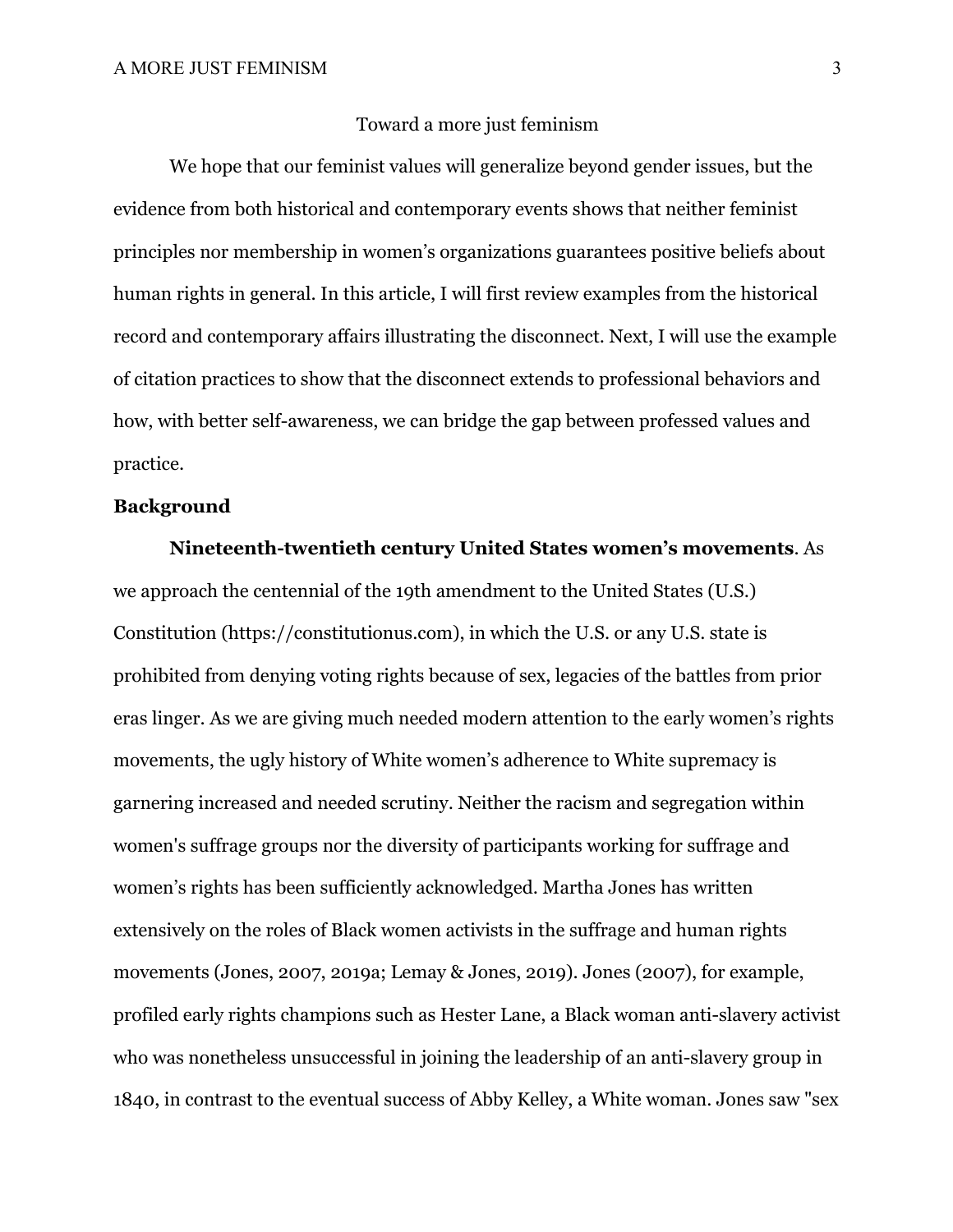and color...emerging as the roots of two mutually exclusive political movements" (p.92). The comparison of Black men's and White women's situations "rendered [Black women] politically invisible" (p. 92).

An overview by Brent Staples (2018) in the *New York Times*, "How the Suffrage Movement Betrayed Black Women," highlighted several other works by historians examining the roles of Black women in the suffrage movement and how racism was intertwined with the women's rights movements. Rosalyn Terborg-Penn, who died only a few months after Staples's essay (Seelye, 2019), authored a groundbreaking work in this field. In *African American women in the struggle for the vote*, Terborg-Penn (1998) described the difficulties in recovering names and stories of Black women who participated in the suffrage movement. She reported that in the first volume of the movement's history, by Elizabeth Cady Stanton, Susan B. Anthony, and Matilda Gage, neither the best-known Black woman in the movement, Sojourner Truth, nor any other Black women were pictured. Excerpts from Truth's speeches were virtually the only indication of Black women's participation (Terborg-Penn, 1998, pp. 14-15). Terborg-Penn's book brought vital recognition of Black women's roles in all aspects of the voting rights drives, and identification of individuals--not only better-known activists (e.g., Ida Wells-Barnett and Mary Church Terrell) but also those less frequently recognized (e.g., Josephine St. Pierre Ruffin and S. Willie Layton).

Lori Ginzberg's (2010) biography of first wave women's movement icon Elizabeth Cady Stanton further contributed to exposing Stanton's racism (cf., Terborg-Penn, 1998, p. 6). The Ginzberg biography demonstrated that a proper evaluation of Stanton's legacy as a human rights advocate could not ignore Stanton's racism and other prejudices. Ginzberg further observed that "the limitations in [Stanton's] thinking have shaped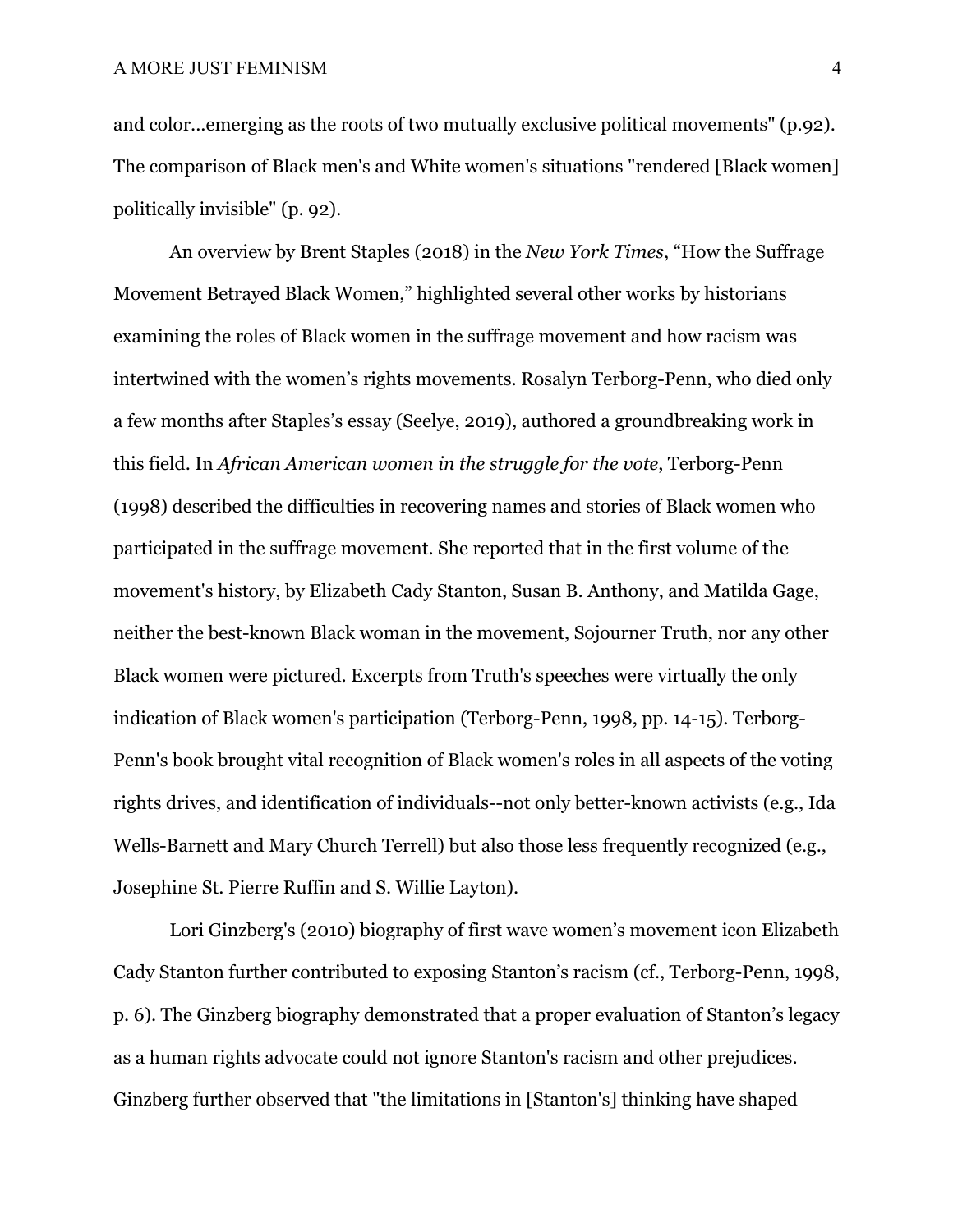some of the limitations in more contemporary movements for social change, feminism included" (p. 192). Stanton failed to "allow her political imagination to include the myriad people who were outside the borders of her particular American experience" (p. 193), including not seeing her privilege to be "as narrow a perch as anyone else's" (p. 193).

The entanglement of racism with White women's activism and their proximity to power is also illustrated by the much less well-known post-Civil War group, United Daughters of the Confederacy (UDC), whose history was examined in a prize-winning book by Karen L. Cox (2003, new preface 2019). Cox examined the UDC's contributions to the propaganda that helped to perpetuate myths about the Civil War. Cox summarized the UDC's revisionist Civil War history as one that "vindicated Confederate men, recorded the sacrifices of Confederate women, and exonerated the South" (p. 94), rather than denouncing slavery, racism, Jim Crow laws, and the organized terrorist actions of the tacitly state-supported Ku Klux Klan (KKK). To further their campaign, the UDC supported the production and collection of articles and books, and sponsored scholarships and essay contests. One UDC member, Laura Martin Rose, was a famed KKK apologist, who portrayed "Klansmen as chivalrous knights" and "regarded Klan activities as necessary to restore law and order to the region and to restore Anglo-Saxon supremacy to the South" (p. 108). The UDC's ability to disseminate their doctrine is shown by the use of Rose's laudatory essay on the KKK in Mississippi schools, and more generally, by their active monitoring of textbooks to assure compliance with the UDC's favored ideology (ch. 7). Beyond textbooks, Cox also describes the actions taken by UDC women at home and through local schools "to immerse students—literally—in Confederate culture" (p. 127).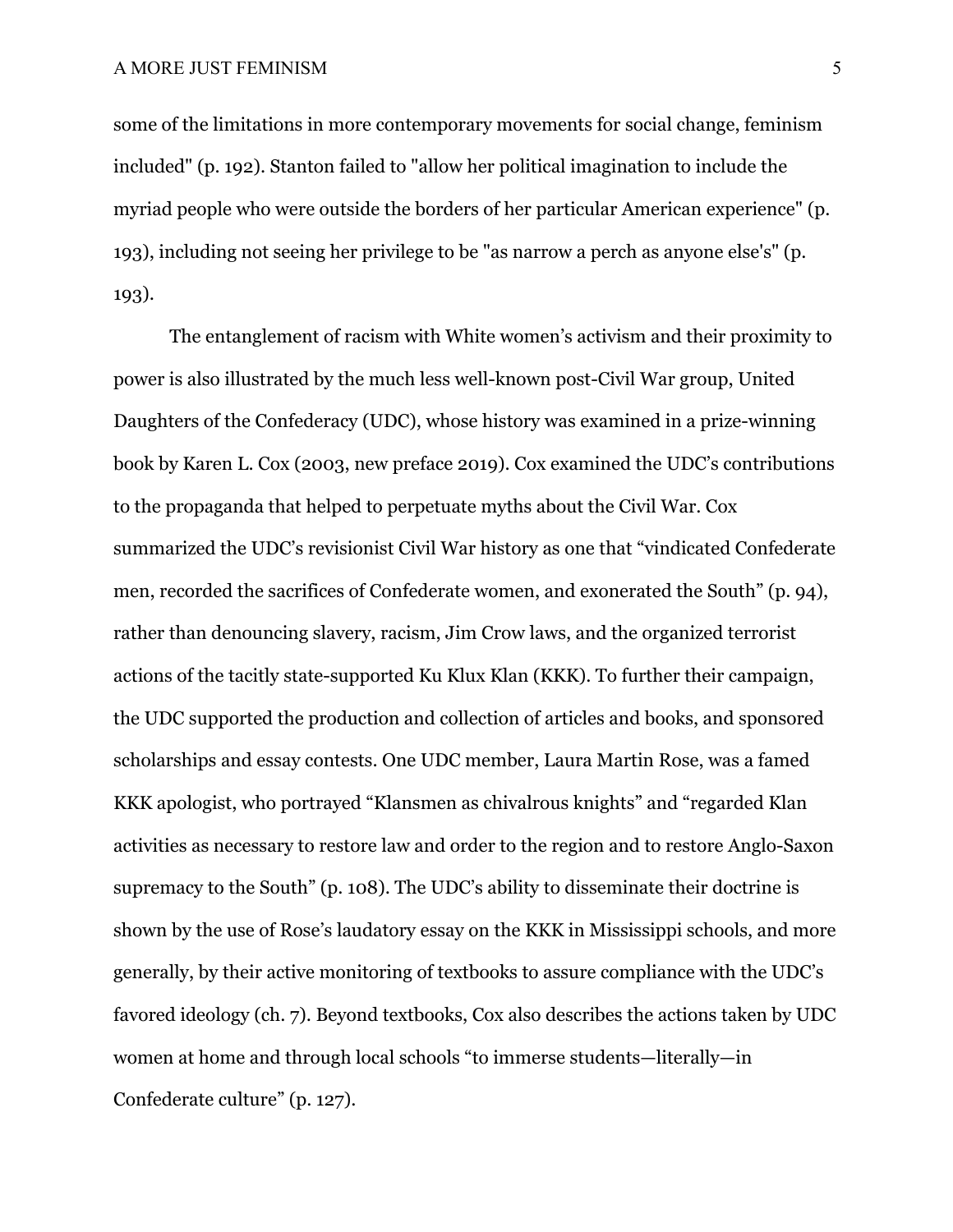The UDC is an example of how a woman's group made a substantial impact on scholarship and culture; unfortunately, however, in support of White supremacy and racism. The theories of the Civil War promoted by the UDC that ignore the southern states' slavery as the root cause have persisted, even in the face of Civil War historians' near-unanimous consensus that slavery was the primary cause of the Civil War (e.g., McPherson, 1988). The Pew Research Center (2011) polled U.S. adults on the causes of the Civil War as the 150th anniversary of the conflict approached. The correct answer, slavery, came in second, with 38%. The most common answer, chosen by 48% of the respondents, was the incorrect justification of states' rights. The UDC example is a clear indication that simply because women cross gender-stereotypical borders to engage in what might be considered traditionally masculine actions does not guarantee that those women will be supportive of any other marginalized group or social justice issues.

**Current examples**. A lingering but not new assumption is that women may be less likely to exhibit racist or other prejudicial attitudes (e.g., anti-immigrant bias) than will men (e.g., Junn, 2017), an assumption that frequently fails both historical analysis and current empirical examinations. For example, Terborg-Penn (1998) described how in the first wave of suffrage movements, "Blacks attempted to demonstrate that [Black and White] disenfranchised women shared the common plight of oppression" (p. 109). Nonetheless, "many [White] woman suffrage advocates...moved...more toward the goal of enfranchising only white women" (p. 109).

Kathleen Belew's (2019) study of modern White supremacy groups in the U.S. considered the roles of White women and the ideal of White womanhood that is part of the group ideology. Exploiting a fear of Black sexuality is not a new issue in the U.S. and can be traced at least to early colonial times and chattel slavery (Collins, 2004). The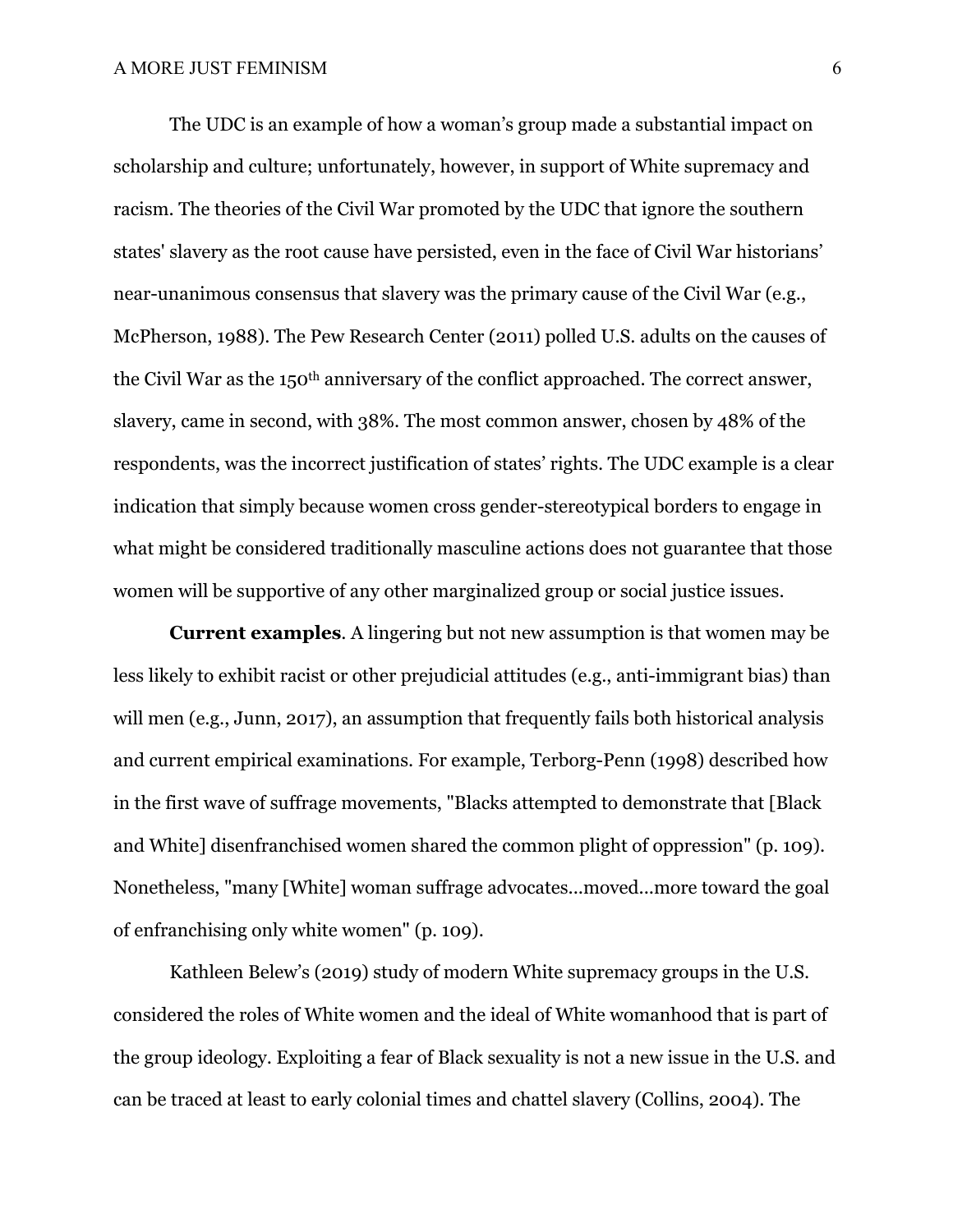## A MORE JUST FEMINISM 7

current White supremacy groups' use of claims that they are protecting White women from "them" – frequently African American men, but also Jewish individuals, immigrants, and other targets of White supremacist hatred – was a tactic that Belew showed sometimes helped gain an acquittal for those group members charged with violent or destructive acts. The participation by the White women in the groups studied by Belew also echoes the earlier active participation of White women in the U.S. south in enslaving, brutalizing, and profiting from the enslavement of African Americans, documented by Stephanie Jones-Rogers (2019).

An analysis of anti-refugee protests in Finland by Suki Keskinen (2018) also showed that women's activism could link traditional feminist issues with others that ordinarily would not be associated with a social justice-oriented feminism. Keskinen characterized the actions by the women who were opposing refugees as "white border guard femininities" (p. 160). The White women who engaged in protests at borders and who organized on social media co-opted a feminist peace initiative aimed at violence against women to support their anti-refugee and anti-Muslim activities. Keskinen described their ideological stance in this way:

White border guard femininities draw on both traditional definitions of femininity connected to motherhood, children and family, and liberal understandings of gender equality, while performing racist acts. This rearticulation of gender equality only opposes male power when concerned with Muslims and non-white men (p. 161).

Both Belew's (2019) and Keskinen's (2018) examples are consistent with recent research by Jean McMahon and Kimberly Kahn (2018), showing that the protective paternalistic aspect of ambivalent sexism (Glick & Fiske, 1996) was linked to racism.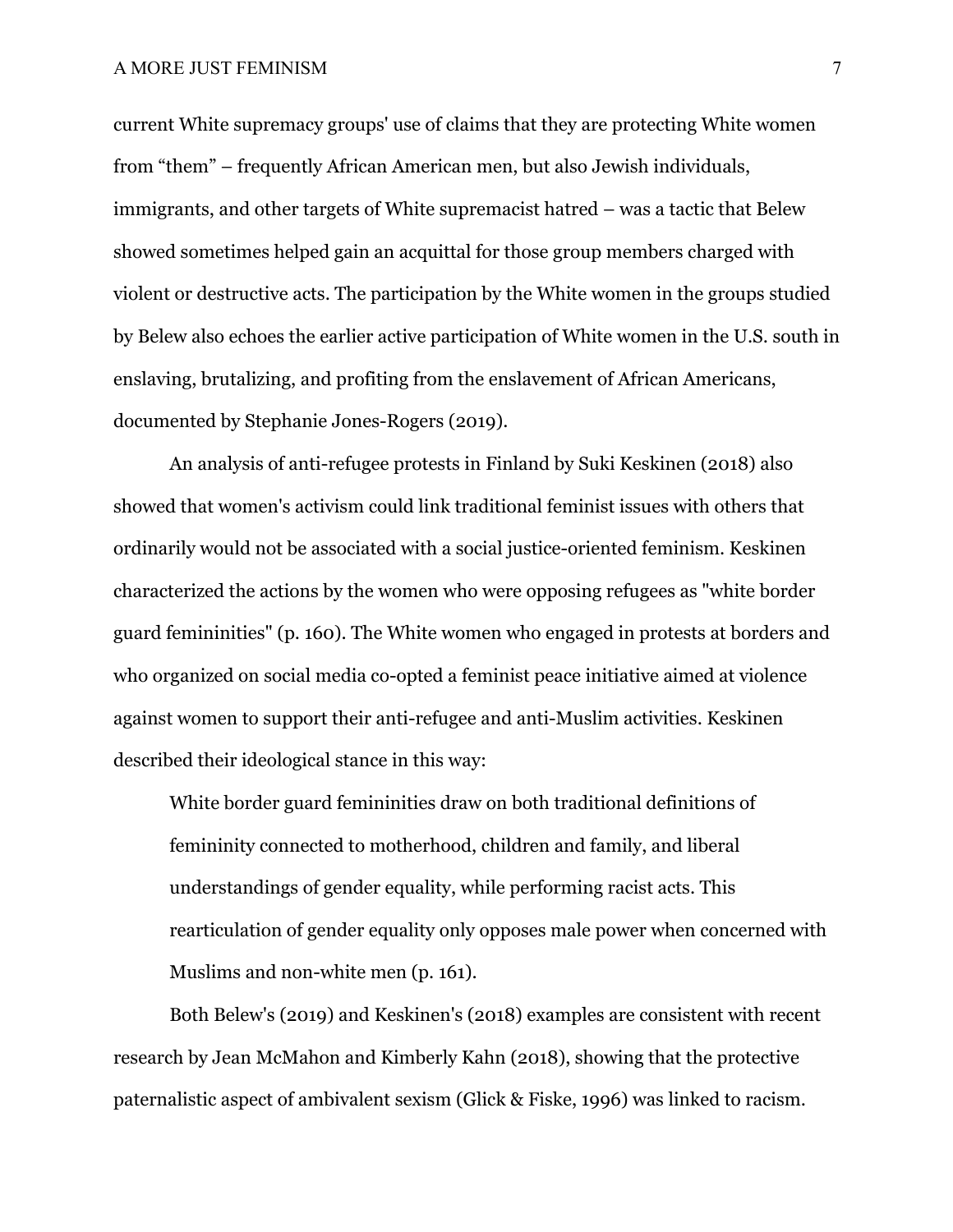In the 2016 U.S. presidential election contest, White women's actions were scrutinized by some with surprise (e.g., Golshan, 2017), because of the failure of White women to support a White woman candidate who advocated policies presumably favored by members of marginalized groups of all genders (e.g., Center for American Women and Politics, 2012; Setzler & Yanus, 2018; Tropp & Uluğ, 2019). Specifically, following a campaign marked by openly racist, sexist, and anti-immigrant statements by the Republican candidate Donald Trump (e.g., Tolbert et al., 2018), exit polls showed that although overall women were more likely to support the Democratic nominee Hillary Clinton than Donald Trump (54% versus 41%, respectively), disaggregating the data by race told a different story. White women favored Trump over Clinton (52% versus 43%, respectively), and White women were the only racial subgroup of women surveyed to show this pattern (CNN Politics, 2016). This pattern, however, should not have been a surprise as it was consistent with White women's voting in modern U.S. presidential elections (Campi & Junn, 2019; Junn, 2017).

It is also not new that White feminists in particular are being scrutinized (e.g., hooks, 1990; McIntyre, 2000; Smith, 1982). One can argue that the attitudes of White feminists may be distinct from the White women in the UDC, the white supremacist groups, White women slaveholders, the Finland border guards, or White women in general. Presumably, a comparison of women in the aforementioned groups with White women who claim to be feminists would show significant differences across a variety of social issues (cf., Tropp & Uluğ, 2019). Nonetheless, as Mariana Ortega (2006) described, White feminists exhibit a "loving, knowing ignorance," which she defined as "an ignorance of the thought and experience of women of color that is accompanied by both alleged love for and alleged knowledge about them" (para. 3). This "loving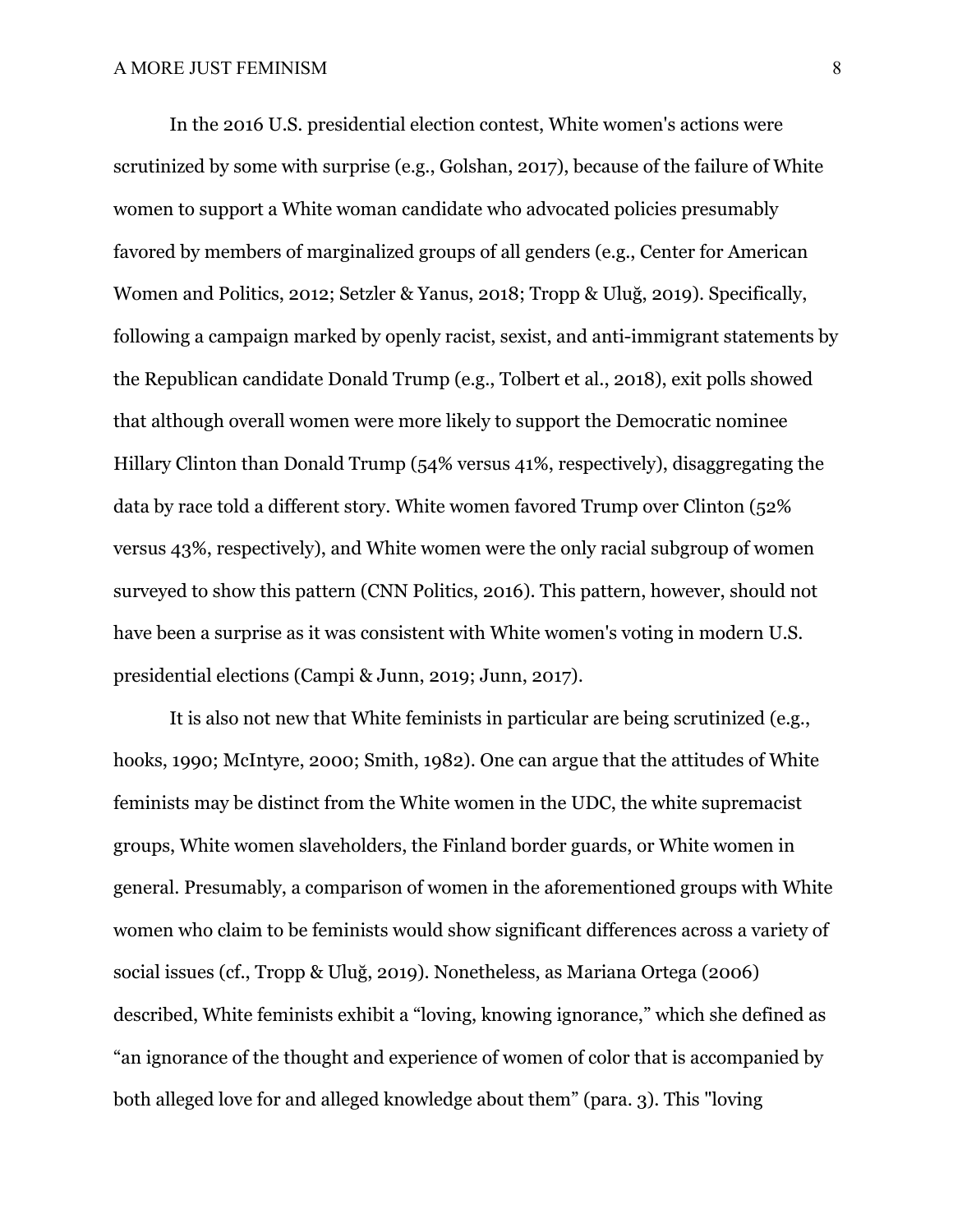## A MORE JUST FEMINISM 9

ignorance" ignores the reality that "racism empowers white women to act as exploiters and oppressors" (hooks, 1990, p. 187). Trudy (2013) referred to this as "mainstream feminism," in which the "feminists most often allowed to occupy this space... cisgender, heterosexual, thin, middle class White women with citizenship.... affirm existing hierarchies and aren't intersectional" (para. 3).

In just the past few years there have been incidents that illustrate Trudy's (2013) conception of mainstream feminism as "most visible to the masses....and the one that dominates credit" (para. 4). Trudy herself and colleague Moya Bailey, both Black women, experienced erasure of their pioneering efforts. Specifically, after Bailey coined the term misogynoir to refer to anti-Black racist misogyny and Trudy elaborated on the concept and its applications (Bailey & Trudy, 2018; Trudy, 2014), their writings were frequently uncredited or stolen (Bailey & Trudy, 2018). Other examples include Tarana Burke, an African American woman, being repeatedly denied credit for beginning the #MeToo focus on sexual assault in 2006 in her workshops (Burke, 2017; Tambe, 2018); outrage over harassment of women online focusing mainly on White women victims (Jones, 2016; Mantilla, 2015); and a proposal to erect a New York City statue commemorating the 19th amendment that featured only Stanton and Susan B. Anthony (Jones, 2019b)--Sojourner Truth was added only after protests over the exclusion of Black women (Dobnik, 2019).

These examples illustrate a key problem Ortega (2006) discussed: that White feminists have only made superficial efforts to incorporate the work of women of color in their writing (and presumably other professional actions) while also continuing to center their own perspectives. Thus, the problem of recognition for accomplishments by women of color has persisted (see also Smith, 2018), even though some of the original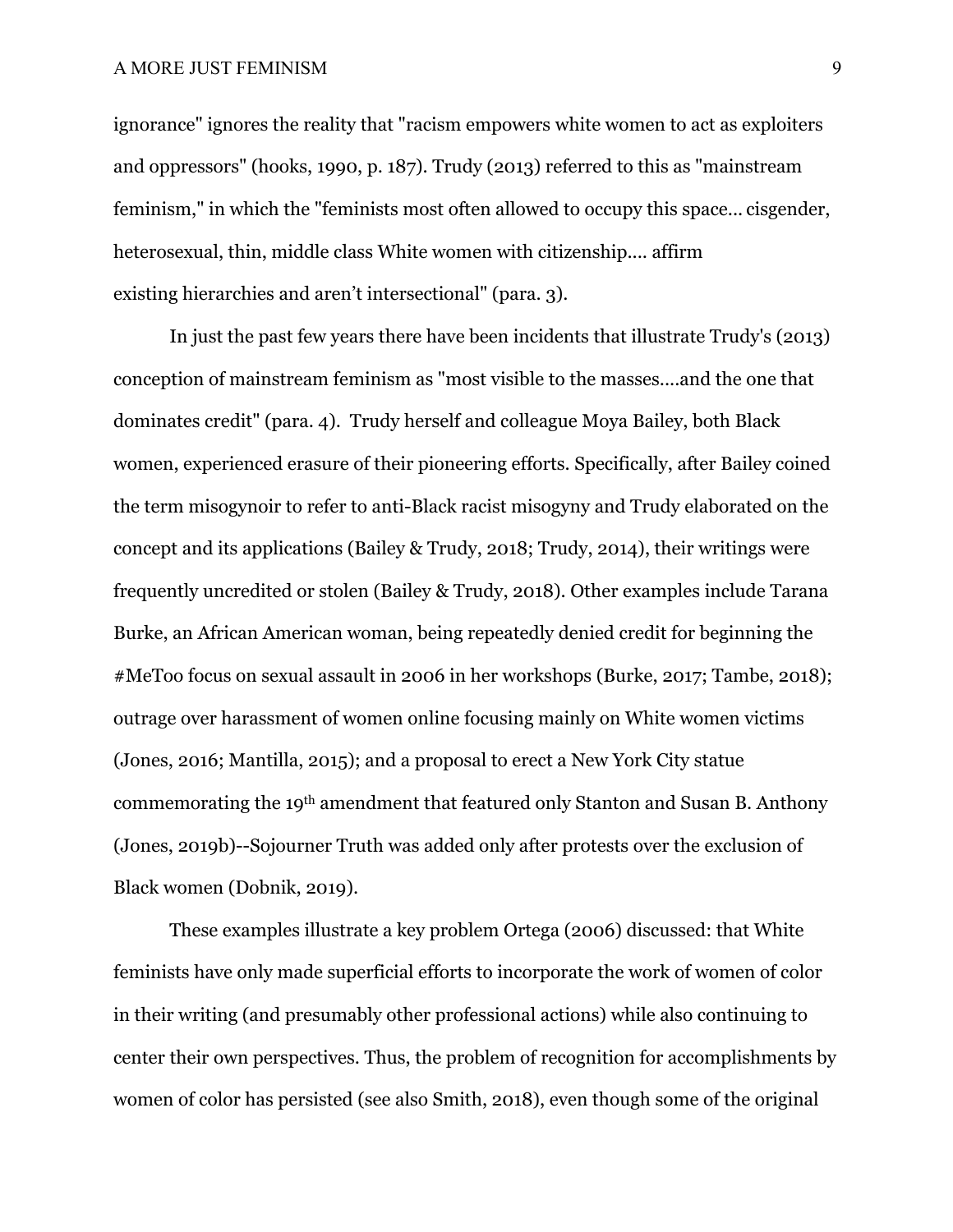voices who identified the problem are regularly cited: "those few but revered names that are invoked whenever a work must show its…mindfulness of the experience of women of color" (Ortega, para. 3). Sara Ahmed (2017) reminded us that "feminism is at stake in how we generate knowledge" (p. 14), viewing citation as "feminist memory….how we acknowledge our debt to those who came before" (pp. 15-16).

The recent surge in research on intersectionality (see Collins, 2015; Warner et al., 2018, for some data on these increases), also means that the origins and meaning of intersectionality must be accurately represented. As documented by Patricia Hill Collins (2015), one of the major writers on intersectionality and related concepts, works by U.S. Black feminists in the mid-20th century (e.g., Collins, 2004, Combahee River Collective, 1982; Audre Lord, 2007; Kimberlé Crenshaw, 1989, 1991) identified key goals as

empower[ing] African American women through critical analyses of how mutually constructing systems of oppression of race, class, gender, and sexuality framed the social issues and social inequalities that Black women faced (p. 8).

Brittney Cooper (2015), in an afterword to an influential collection of Black feminist thought (Hull et al., 1982), similarly summarized the origins of intersectionality, as well as identifying an ongoing problem:

Though the term intersectionality did not exist in 1982, the problem that it named when Kimberlé Crenshaw coined the term in 1989 was the same problem that the editors...named when they proclaimed that "all the women are white and all the blacks are men" (Cooper, 2015, p. 357).

Unfortunately, the reasons for the origins of the intersectionality construct in the work of Black women feminists frequently have been ignored, brushed aside, or misused, in what Nikol Alexander-Floyd (2012) referred to as "re-subjugating black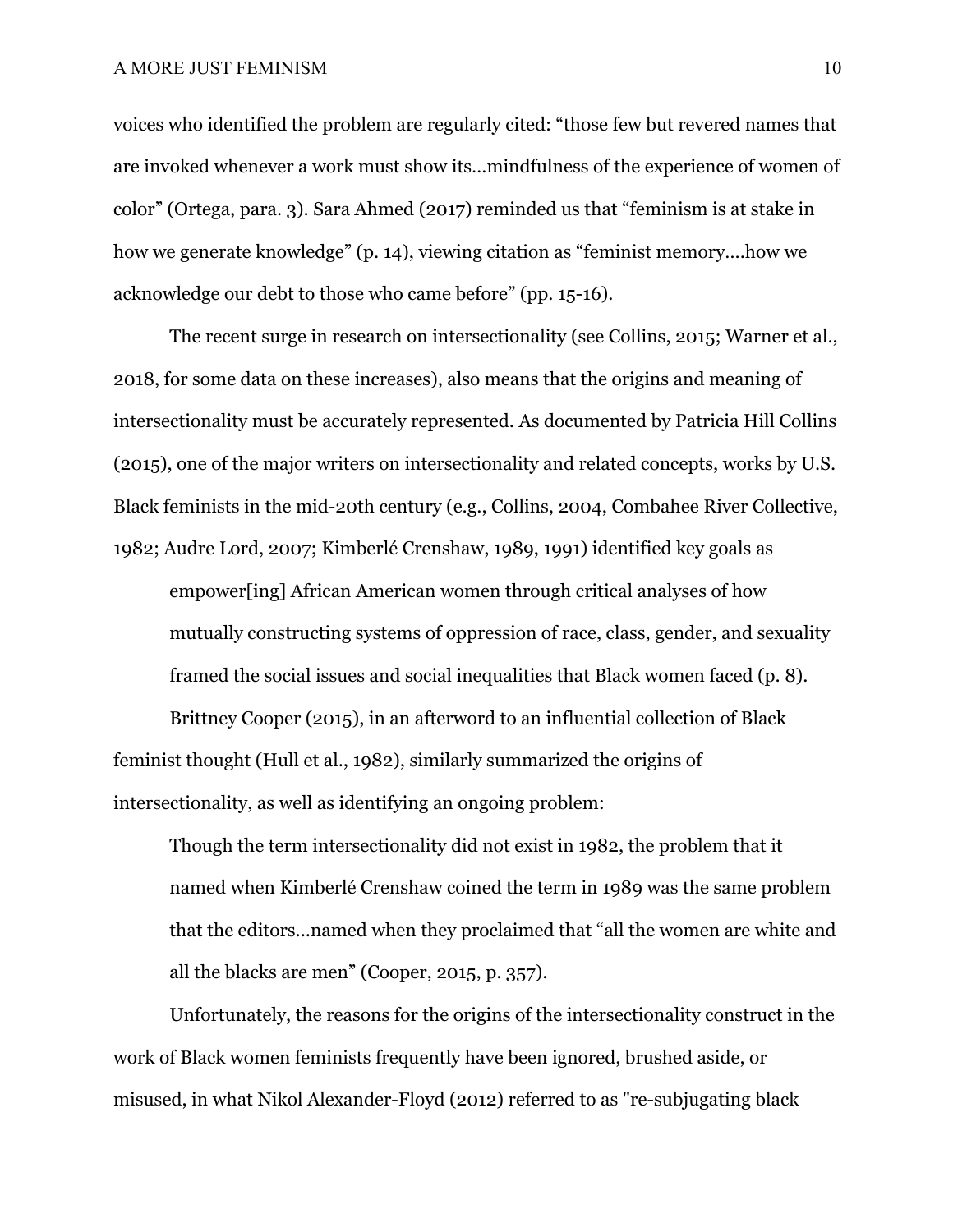women's knowledge" (p. 1). Alexander-Floyd (p. 8) expanded on two dangers identified by Crenshaw (1991) that could occur when intersectionality is invoked (see also similar concerns identified by Ijeoma Oluo, 2019). One is "bait-and-switch," in which a focus on Black women is used to pivot to the travails of White women. The other is the "universalizing tendency," in which an issue first identified as a crisis for Black women is relabeled as impacting all women, and therefore has the effect of decentering the persons for whom the concern was originally identified.

As I will detail below, much evidence has accumulated to show that women's publications are not receiving the same recognition as men's, but much less attention has been given to comparable discrepancies by race or ethnicity, and virtually none to their intersections. As documented in recent research reviewed below, it a problem in multiple disciplines for all women that their contributions are minimized, ignored, or appropriated (e.g., Kitchener, 2019, describing what happened to historian Sarah Milov). At the same time, "psychology of women and gender now comprises a vast trove of empirical work, albeit one that remains Western-centric and deficient in its coverage of minoritized groups" (Maracek, 2019, p. 428). If feminist psychology is to escape the bonds of White or mainstream feminism, then actions to target the problem of invisible or disappeared knowledge must take into account more than gender and move away from universalizing women as White women.

Giving better attention to the works cited when we are using or sharing information is something that we as instructors, authors, editors, clinicians, counselors, or consultants can do to improve diversity and inclusion and expand the boundaries of our thinking and knowledge. I will review past citation guidelines in psychology, describe methods being used in other disciplines, and apply those methods as one way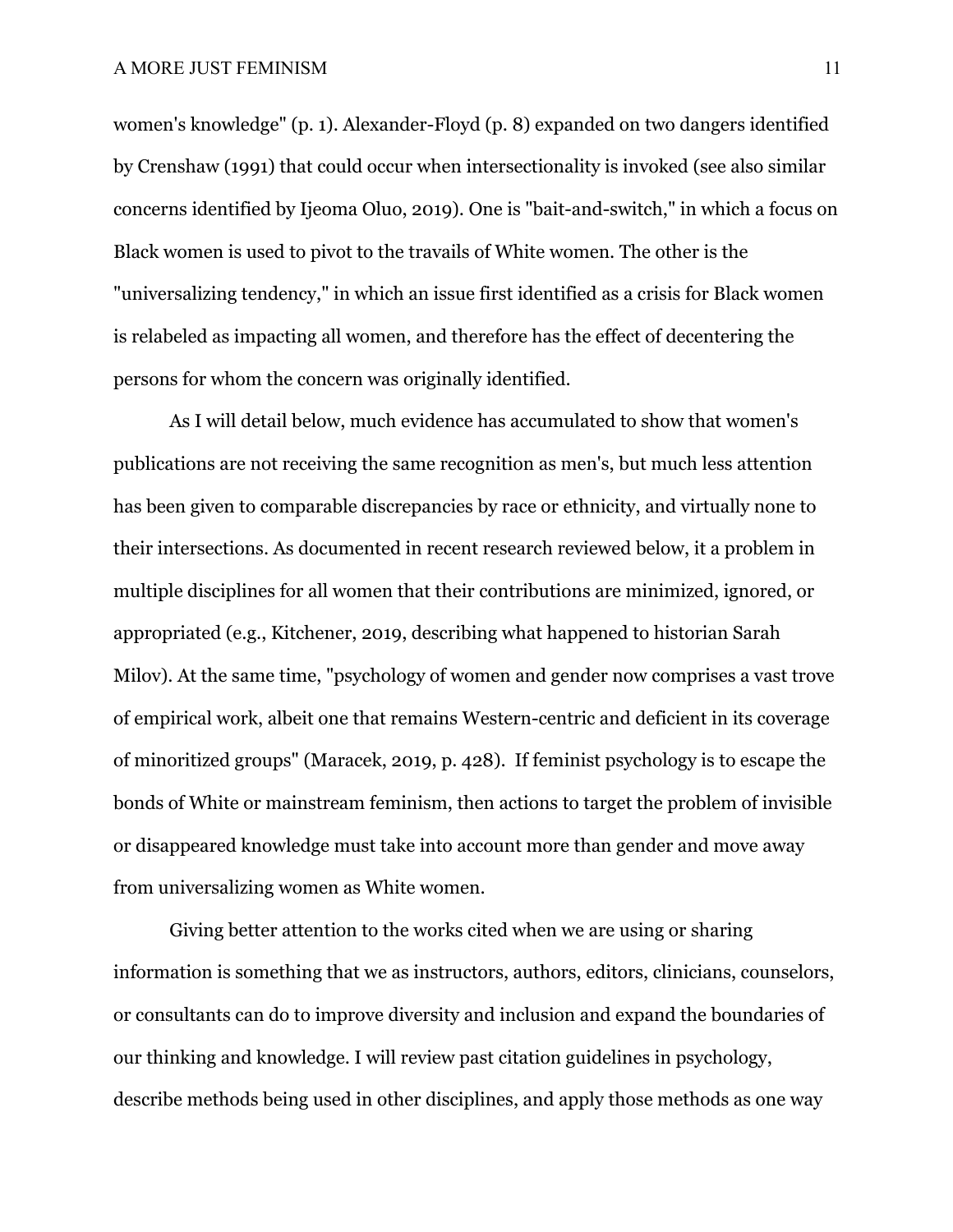to improve practice. The actions I propose are not a comprehensive solution but can be implemented by anyone. Attention to diversifying the authors we cite can make a difference, is one that potentially can be tracked and quantified, and most important, models ethical behavior.

# **Increasing the visibility of women and other members of underrepresented groups**

Members of underrepresented groups of any gender and other women continue to be undercited, underrecognized, and overburdened with service (e.g., Bolles, 2013; Chakravartty et al., 2018; Nittrouer et al., 2018). In the area of citations specifically, recent work has documented that women authors and authors of color of any gender are cited less frequently (e.g., Bolles, 2013; Chakravarrty et al., 2018; Fox & Paine, 2019; Holman et al., 2018; Maliniak et al., 2013). Some of the gender disparity may be due to men being more likely to cite their own work than are women (e.g., King et al., 2017; Maliniak et al., 2013). There are also concerns that reducing the gaps while progressing at the current rates may take a long time (e.g., Holman et al., 2018).

Before describing ideas for improving practice, I provide an illustrative piece of the background in psychology and its dominant style guide (American Psychological Association [APA], 2010, 2020). The standard now for reference lists in APA style is to use the following format: last or family name, comma, initials of given name or names. APA style did not always use the current initials-only format for given names. When I started graduate school, studying with Carolyn Wood Sherif (see Shields & Signorella, 2014), I noticed something odd while examining the reference list in an earlier text in social psychology that Carolyn had co-authored (Muzafer Sherif & Carolyn W. Sherif, 1969). Although the APA style for references in use at that time was similar to the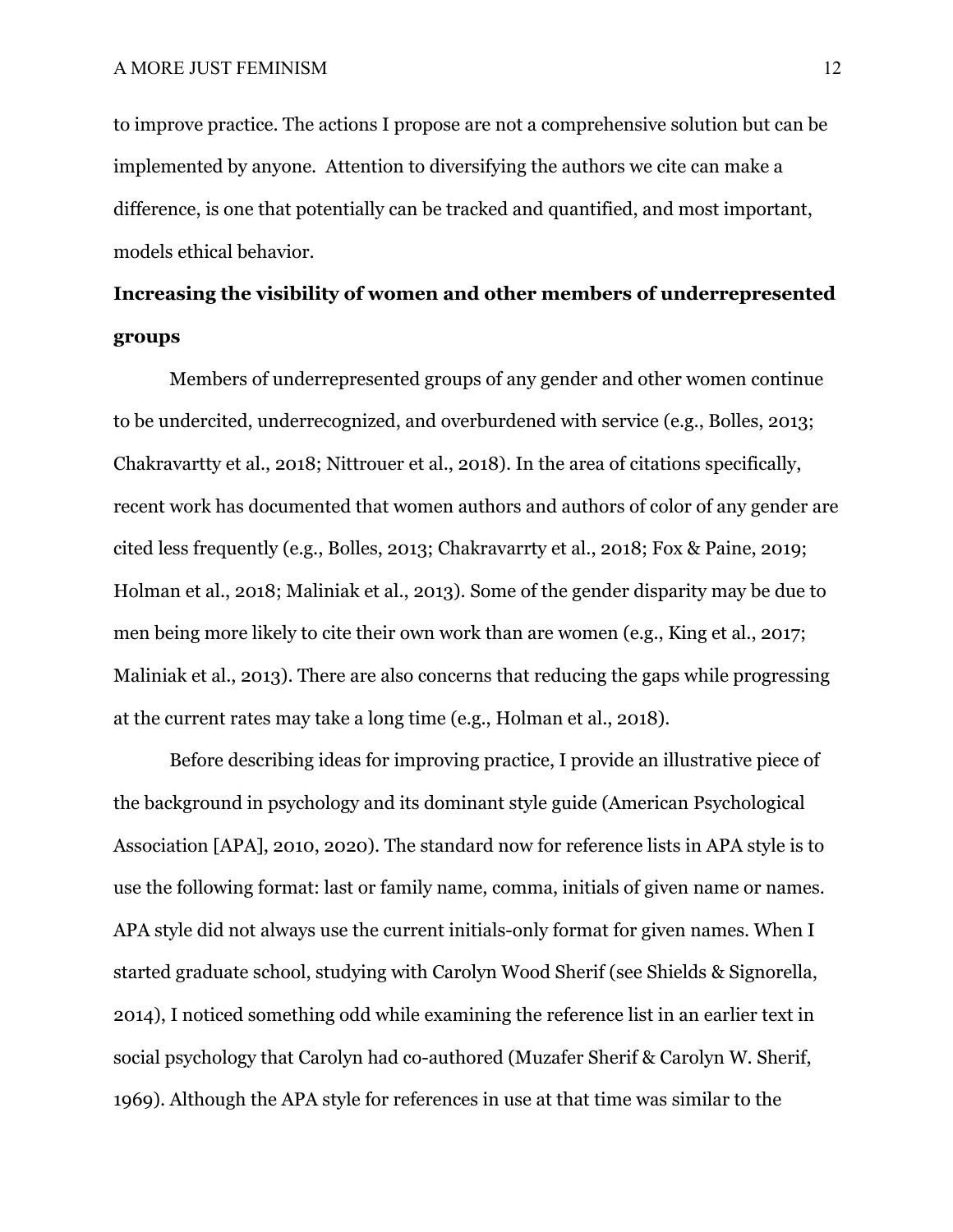current ones (APA, 1974), the 1969 book had the given names of some authors spelled out, whereas others were only listed with initials. Furthermore, the given names that were spelled out were all names typically assigned to women (a sample page is available in the supplemental materials: https://osf.io/dtbq8/). I recall feeling outraged that there were different citation styles by gender, as I assumed that this practice was a means to signal to those who might have concerns about women authors to be wary of the source, leading perhaps to what historian of science Margaret Rossiter (1993) identified as the "Matilda effect," which occurs when women's contributions are ignored or usurped. I regret now that I did not think to ask Carolyn about the reference style in her book.

In researching the origins of the old practice of only marking women authors, I have not been able to locate a written explanation. In an *APA Style Blog* post on the origins of the APA style manual, Anne Breitenbach (2016) identified the start of APA style in a 1929 *Psychological Bulletin* article (Bentley et al., 1929). The 1929 recommendations for reference list formats do not include any mention of author gender, but all examples use last name and first-name initials. The next statement on APA style came in another *Psychological Bulletin* article by John Anderson and Willard Valentine (1944), in which they provided gendered reference instructions without explanation. Writers were cautioned to put "an article by a married woman under the name which appears on the article" (p. 370) and that "[i]n typing authors' names if the author is a man, only the initials are given for the first names; if the author is a woman, the first name is spelled out" (p. 374). How one determines the gender of the author or a woman's marital status is not explained. Similar rules are again presented but not explained in the 1952 (APA Council of Editors, p. 432) and 1957 (APA Council of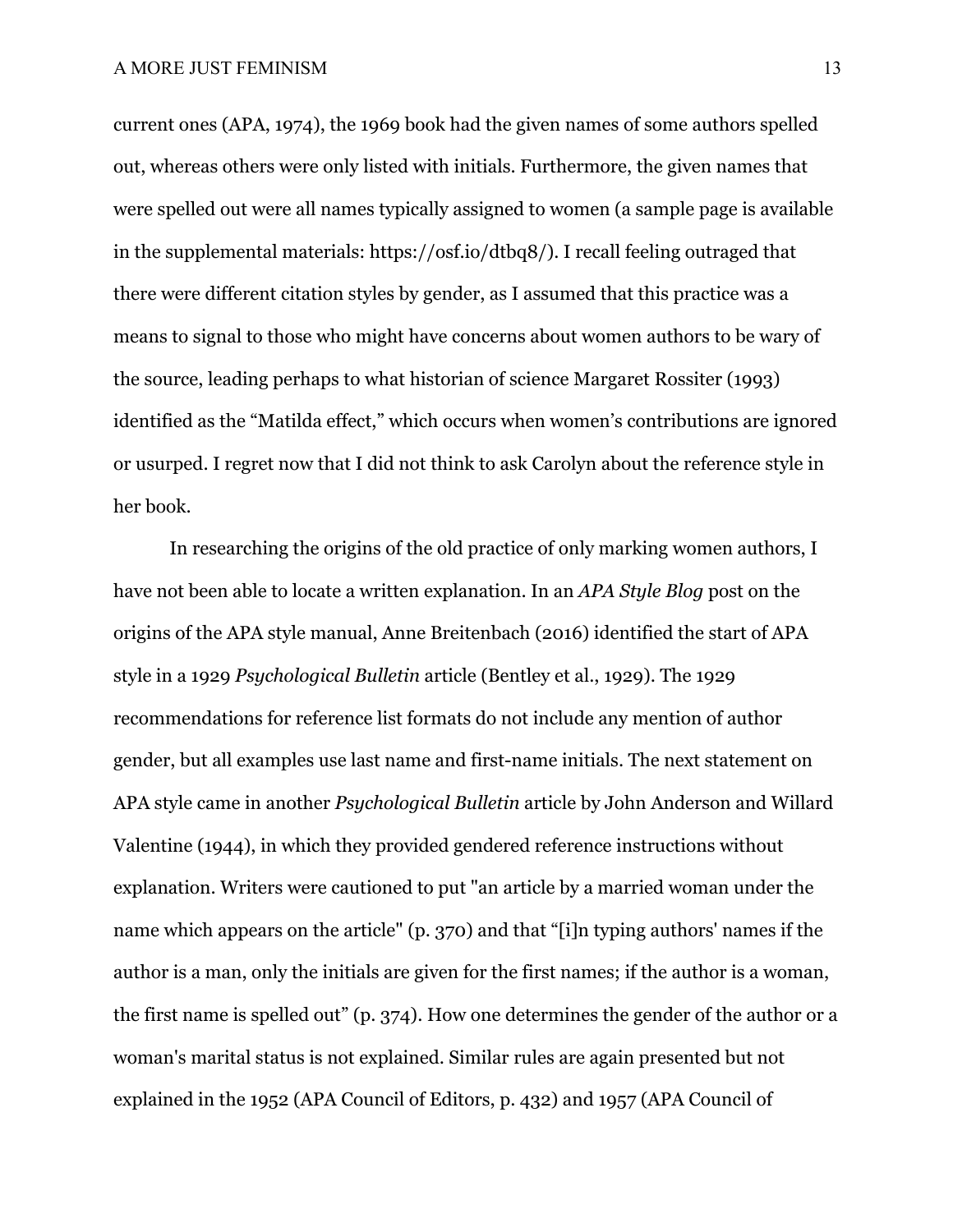Editors, p. 51) style guides, although in 1957 it is reported that the *Journal of Experimental Psychology* is an exception and "uses only the initials of female authors" (p. 51).

Reverting to the earlier gender-marked format would be objectionable, but in correcting one problem, a potential new one was created. Janis Bohan (1992) identified the drawback in the introduction to her collection of classics in research on women and gender: *Seldom seen, rarely heard: Women's place in psychology*. Bohan (p. 38) contended that the use of initials rather than given names might serve to obscure the contributions of women (see also Bernstein & Russo, 1974). I wonder if the use of the older APA style in Sherif and Sherif (1969) reflected the desire to keep Carolyn Sherif's contributions to the Sherif and Sherif partnership visible. Bohan (1992) took the step of writing out the full names of all cited references in her introduction reference list, a practice I am trying to emulate where possible in the body of this paper, even if I cannot change the reference list format. Nancy Felipe Russo (1999), a former APA Division 35 president, described how she pushed to have full names of all be the APA reference format:

My position was rejected, however, when the members of the committee found out its cost and they became persuaded that as long as historical researchers had access to full names in original articles, cost issues should have priority when it came to references. Today, historical researchers have ready access to the names of authors through PsychINFO Online as well (p. 401).

The new 7th edition of APA style (APA, 2020) mandates the following citation styles. In the body of the paper we are to use author-date (p. 260), which means last or family name of the author and year. Some writers do include a full name in the body of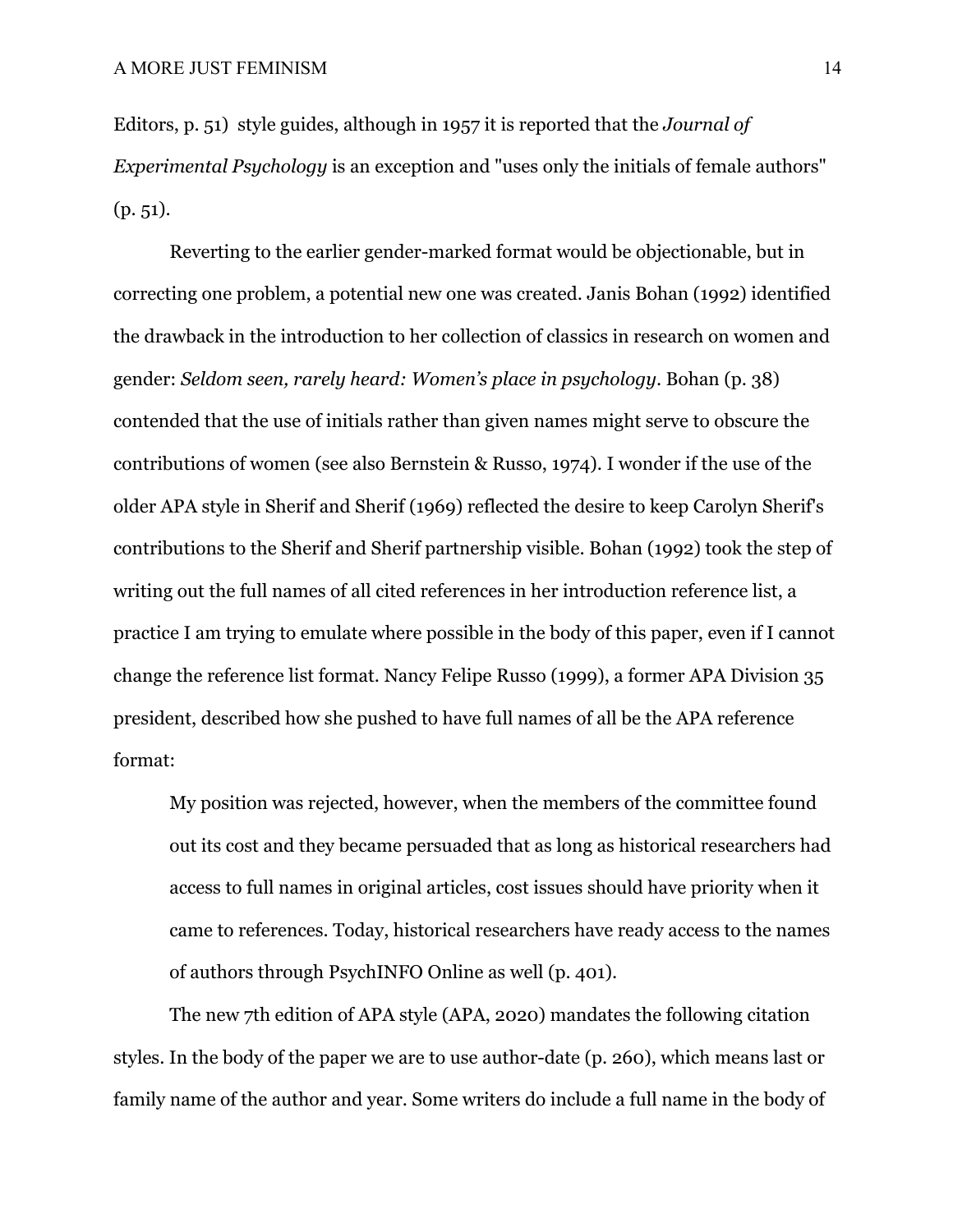the paper, but given the orthodox recommendation, I am confident that most do not or will not. There is also a change from the previous edition (APA, 2010) in that in-text citations with more than two authors are now to be immediately shortened to FirstAuthorLastName et al. (p. 265). Another change was made in the numbers of authors allowed to be listed in the reference list before being truncated, from 6 to 20. Revealing more authors may help reveal more diversity, but the first or given names are still reduced to initials. Thus, there are continued and new lost opportunities to easily recognize the presence of diversity (or lack thereof) in a publication.

In using the APA citation style example, I am not trying to imply that writing out the full names of authors in reference lists will solve all visibility issues. I do believe that reference lists in pivotal articles, books, and course syllabi can serve as a significant gateway to an area of study. Even within feminist texts in anthropology, Bolles (2013) found that works by "African American feminist anthropologists" were not "recognized and cited by anthropologists, including those who count as allies and colleagues" (p. 66). Given the automatic processing of information that all humans are doing, with a lifetime of exposure to the biases that saturate our environments, continuing to mask the author characteristics can help perpetuate those biases (cf., Smith et al., 2010, on issues of gender and language in APA style). The use of full names can aid in assessing whether authors are members of underrepresented groups. Race or ethnicity assessments are likely not as accurate as gender assessments (e.g., Sumner, n.d.), but as I will describe below, possible.

Campaigns by other disciplines to counter the lack of visibility are instructive. One of the earliest campaigns, Women Also Know Stuff, is a political science effort that dates to early 2016 (Blain & Wulf, 2018). Women Also Know Stuff has a twitter account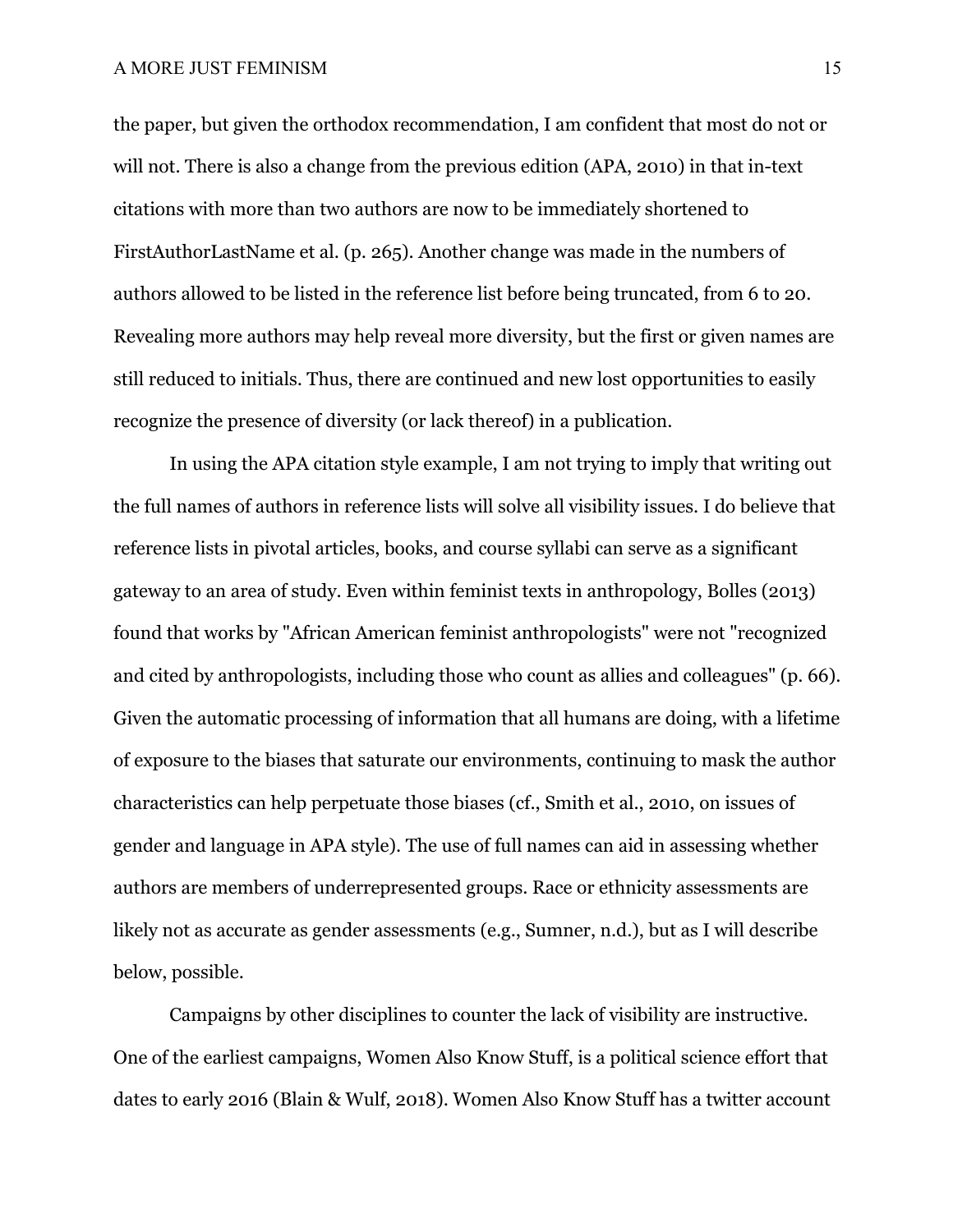(https://twitter.com/womenalsoknow), hashtag (#WomenAlsoKnowStuff), and website (womenalsoknowstuff.com), the latter of which includes a database featuring "political scientists who identify as women" (Women Also Know Stuff, 2019). The executive committee members are Amber Boydstun, Nadia Brown, Kim Dionne, Samara Klar, Yanna Krupnikov, Melissa Michelson, Kerri Milta, Layna Mosley, Stella Rouse, Kathleen Searles, and Christina Wolbrecht (https://womenalsoknowstuff.com/committee). Women Also Know Stuff also supports other similar efforts, including collections that highlight LGBTQ+ scholars and scholars of color (e.g., People of Color Also Know Stuff, @POCalsoknow). In spite of this recognition that there need to be efforts beyond gender, the executive committee members for Women Also Know Stuff appear to be predominantly White.

Another important effort, therefore, is Cite Black Women (www.citeblackwomencollective.org; @CiteBlackWomen; podcast: https://www.citeblackwomencollective.org/our-podcast.html). The web site, social media presence, and podcast are intended to

motivate everyone, but particularly academics, to critically reflect on their everyday practices of citation and start to consciously question how they can incorporate black women into the CORE of their work (Cite Black Women, n.d., para. 2).

The campaign was started in November 2017 by Christen Smith (n.d.), an anthropologist, and she is joined in the effort by the other members of the collective: Zakiya Carr Johnson, Jenn M. Jackson, Erica Lorraine Williams, Ashanté Reese, Daina Ramey Berry, Bianca C. Williams, Yasmiyn Irizarry, Whitney N. Laster Pirtle, Keisha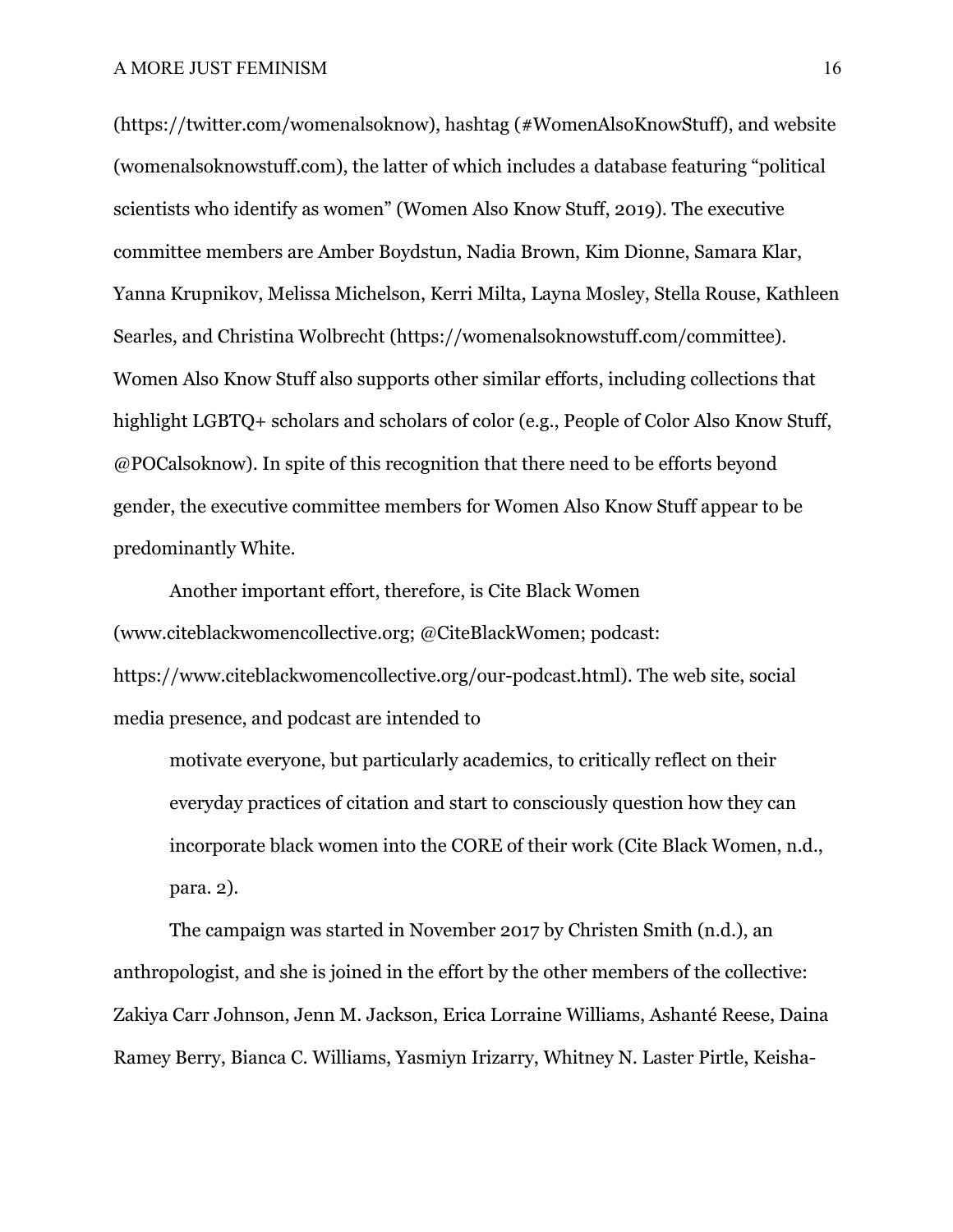Khan Y. Perry, Alysia Mann Carey, Michaela Machicote, and Imani A. Wadud (https://www.citeblackwomencollective.org/our-collective.html).

Both of these web sites also display their hashtags using capital letters to mark individual words (#WomenAlsoKnowStuff; #CiteBlackWomen, #CiteBlackWomenSundays). This hashtag format is crucial for any person who is accessing the internet with a screen reader (Cahalane, 2018), as another important feminist goal should be to make one's work as accessible as possible to persons with disabilities (cf., Martha Banks's APA Division 35 presidential address on feminist psychology and disabilities, 2010).

As I have found no examples of similar campaigns specifically for psychology, let me recommend two possible solutions that can be used to increase the likelihood that syllabi, reference lists, and reading recommendations include writings by members of underrepresented groups. The first solution is the online tool developed by a political scientist, Jane Sumner (2018). Sumner's program (Sumner, n.d.) uses probability estimates that names are likely to be associated with gender or race, and therefore can be used by any discipline. The gender estimates are derived from an application of genderize.io (https://genderize.io), which uses social media data to make the gender estimates (Sumner, 2018). Some research on gender and citation counts has used genderize.io (e.g., Holman et al., 2018); others have used U.S. Social Security data (e.g., King et al., 2017). Sumner (2018) believes that because the social security lists are U.S. specific, they are therefore more limited than the data collected by genderize.io. All methods are limited by not recognizing nonbinary individuals. The program Sumner uses for the race and ethnicity estimates is an R package, wru (Khanna & Imai, 2019),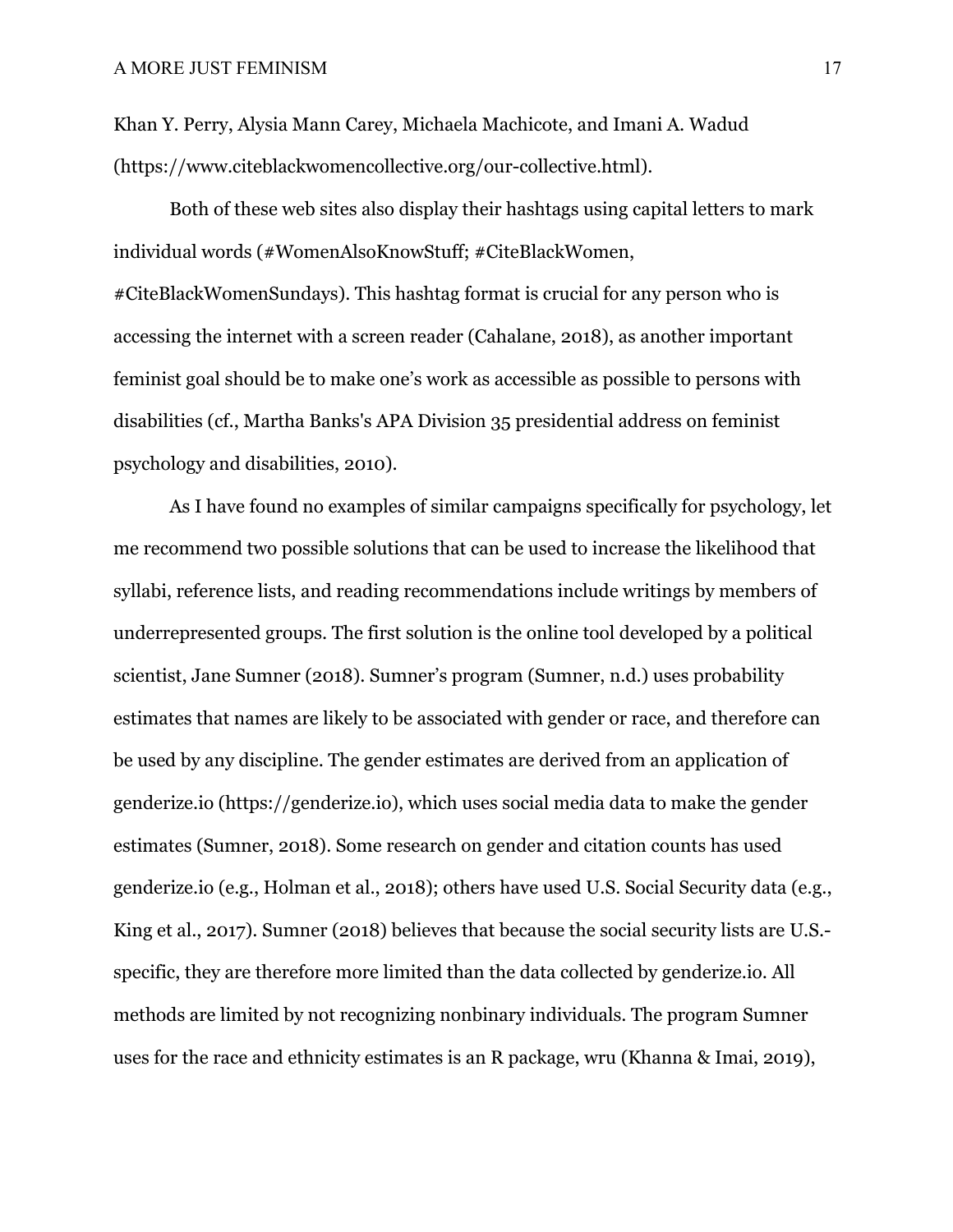which was based on Imai and Khanna's (2016) deployment of Census and other data to produce race and ethnicity probability estimates.

To illustrate how Sumner's program operates, I used my reading list from one of my spring 2019 classes. As I prepared the reading list for class, I did not use any process other than my own attention to try to construct an inclusive reading list. In my writing I have been examining my reference lists as I have reflected on the citation disparities over the past year. For my classes in which I was assigning journal articles as the core readings, however, I somewhat mindlessly focused more on the topics.

To test my spring reading list for gender and racial diversity, I created a text file that had the full names of all authors for papers assigned (the file is shown in supplemental materials at https://osf.io/dtbq8/). Every digital copy of an article had the full names of the authors, so I was fairly easily able to copy and paste the names into the text file and delete any unneeded pieces. I then uploaded the file to Jane Sumner's site (Sumner, n.d.). It took less than a minute for the results, which estimated 46.3% women, and a race breakdown of 2.56% Asian, 9.67% Black, 6.9% Hispanic, 2.16% other, 78.72% White. This exercise shows that at least I had some diversity in the articles assigned, but how does one evaluate the results? A possible comparison would be to the representation in a particular field (Sumner, 2018). An alternative is Christen Smith's (2018) call to "[engage] in a radical praxis of citation that acknowledges and honors Black women's transnational intellectual production" (para. 3) by "*centering* [emphasis hers] Black women's ideas and intellectual contributions" (para. 3).

The second method I will describe makes use of the availability of online CVs and websites for many professionals, in addition to the information in online databases or journal websites and requires a manual tabulation of the author characteristics (e.g., as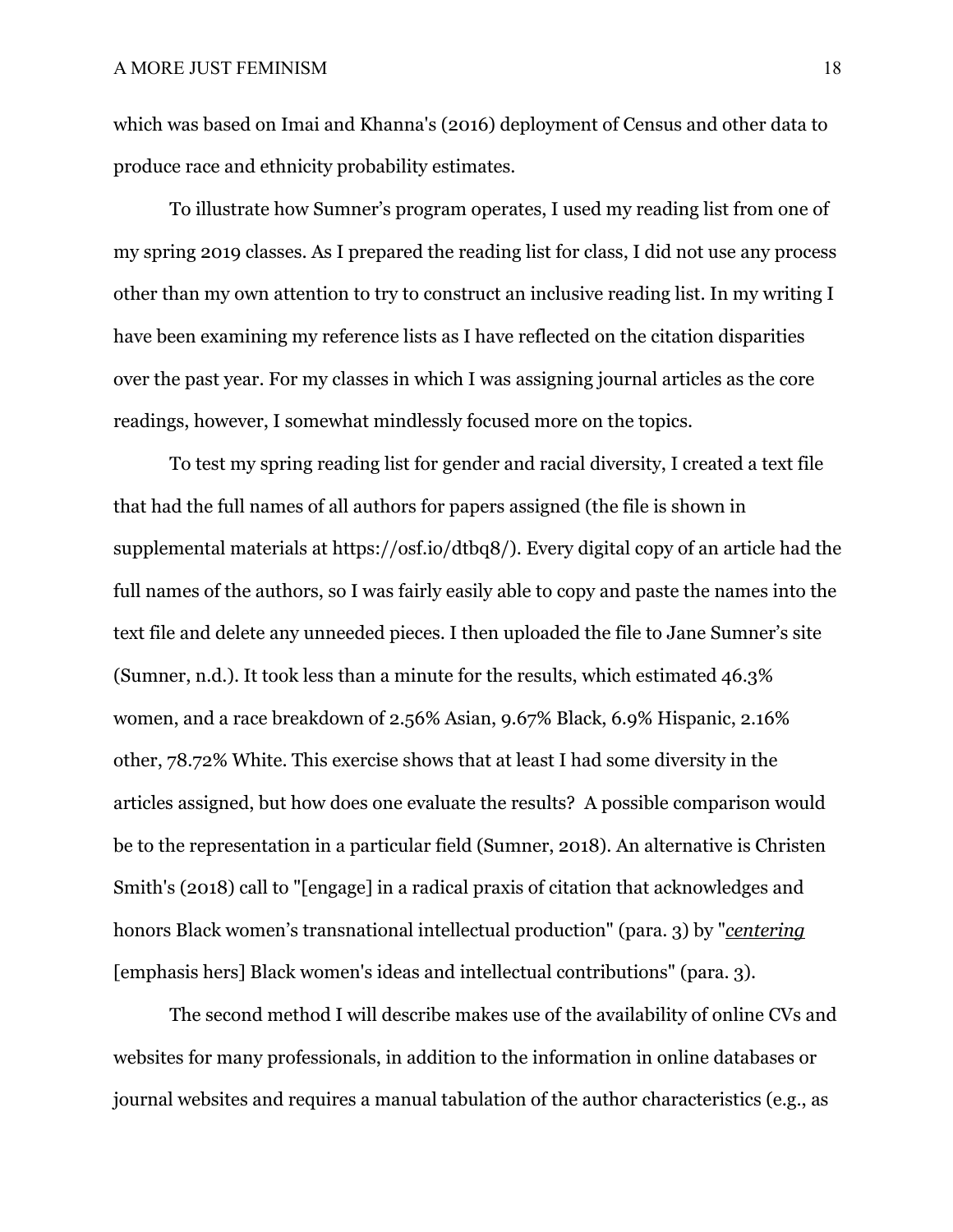used by Chakravarrty et al.,2018, and Maliniak et al., 2013). In my process, I use a database I constructed in which I have a field for the APA style reference, a field for the full names of the authors or editors, and a field for author characteristics such as gender, race, ethnicity, LGBTQ+ identity, or disability status derived from author web pages, news reports, or social media. This method is easily adapted to standard reference software programs, which usually import the full author names automatically into the system, and then convert first or given names to initials for the output if needed by the particular style. Note or comment fields can be used to record additional information about the authors. The most time-consuming part of the process is researching the authors, whereas the tabulation of the results is relatively quick and can be done in a spreadsheet or statistics program.

Sumner (2018) compared the results from a hand coding of author gender to the use of the probability estimates from her program (Sumner, n.d.). There were 218 names identified by hand (6.8% of those identified as women) versus 211 names identified by the online tool (9.68% identified as women). Sumner (2018) believed that the main source of inaccuracy in the online tool is that the program drops gender neutral names, unusual names, and initials only, many of which could be researched in the hand coding process, and that the drop in total names then slightly inflated the percentage of women. Sumner concluded that the online tool is accurate enough to provide an estimate of the reference list diversity and importantly is much faster than manual tabulation. I made a similar comparison to Sumner's using the reference list for this paper and found that Sumner's site undercounted women and Black authors, although the rank orders were the same. This example does not negate the value of the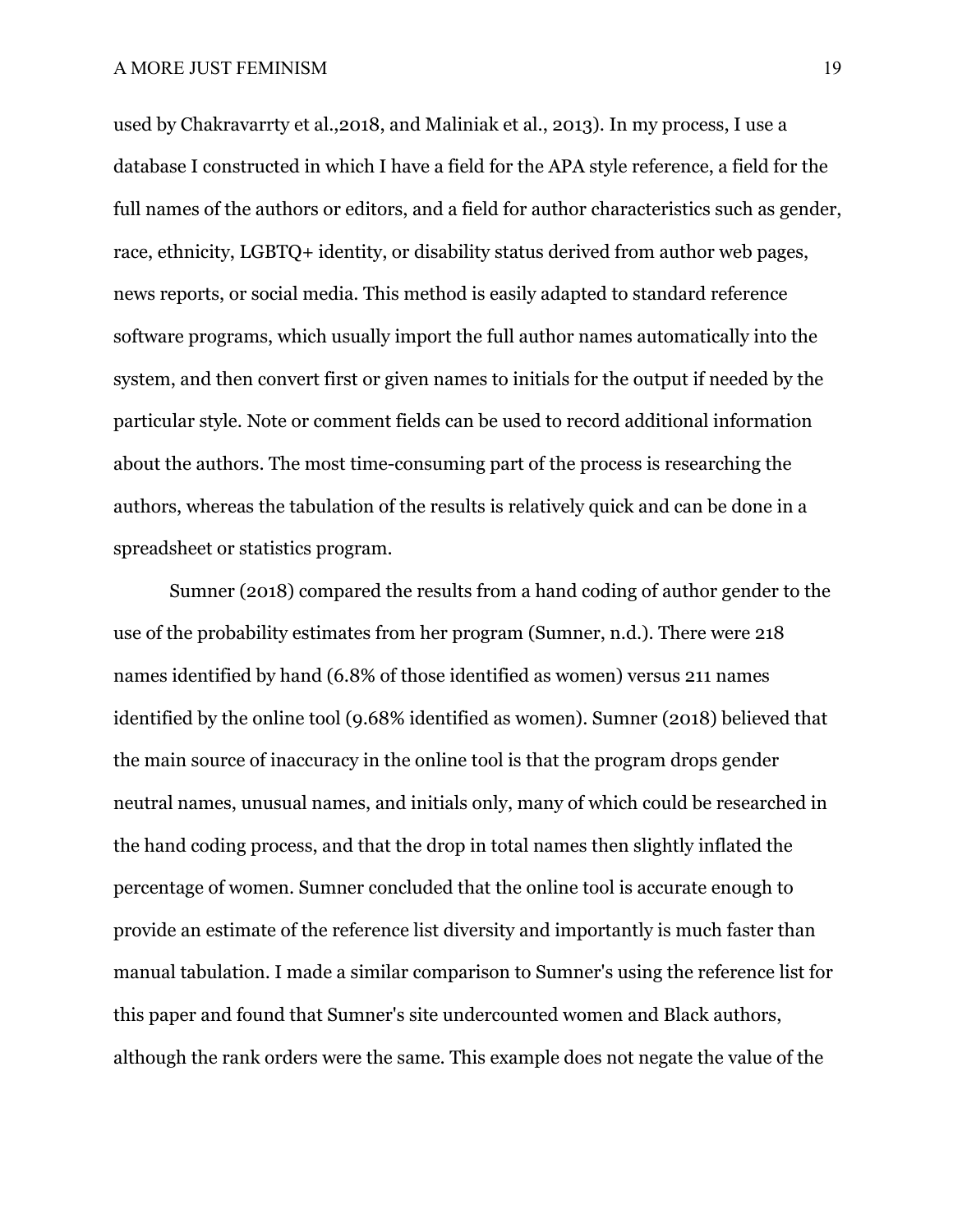online tool in providing a quick estimate that is not as vulnerable to bias as are subjective impressions but emphasizes the importance of the manual approach.

# **Where is the intersectionality?**

The research on citation bias and the efforts to raise the visibility of women's accomplishments are failing for the most part to take an intersectional approach. In Sumner's (n.d.) tool and in other similar functions, the computed comparisons are being made separately for gender and for race and ethnicity. I searched for any other programs that might simultaneously assess gender and race but have been unable to locate any. Sumner should be commended for including race and ethnicity along with gender, but it would be helpful for someone to develop a similar tool or function that allows estimates of the frequency of various gender and race intersections.

Research being done on biases in citations needs to more regularly consider gender and race simultaneously. Most of the studies cited earlier on gender biases in citations did not include race and ethnicity, with Bolles (2013) the exception. There remain intersecting disparities in employment in universities that can affect productivity, which then can impact citations. A recent analysis of the gender and ethnic composition of highly regarded university departments of public health and social science showed that overall equal proportions of women and men masked markedly divergent gender and ethnicity patterns across ranks (Khan et al., 2019). There were declining proportions of all women from junior to senior ranks, but there also were beginning differences in the proportions of women by ethnicity, with women classified as ethnic minority members only 19% of the junior rank compared with non-minority women at 37%. Only 9% of those at the most senior level were ethnic minority women,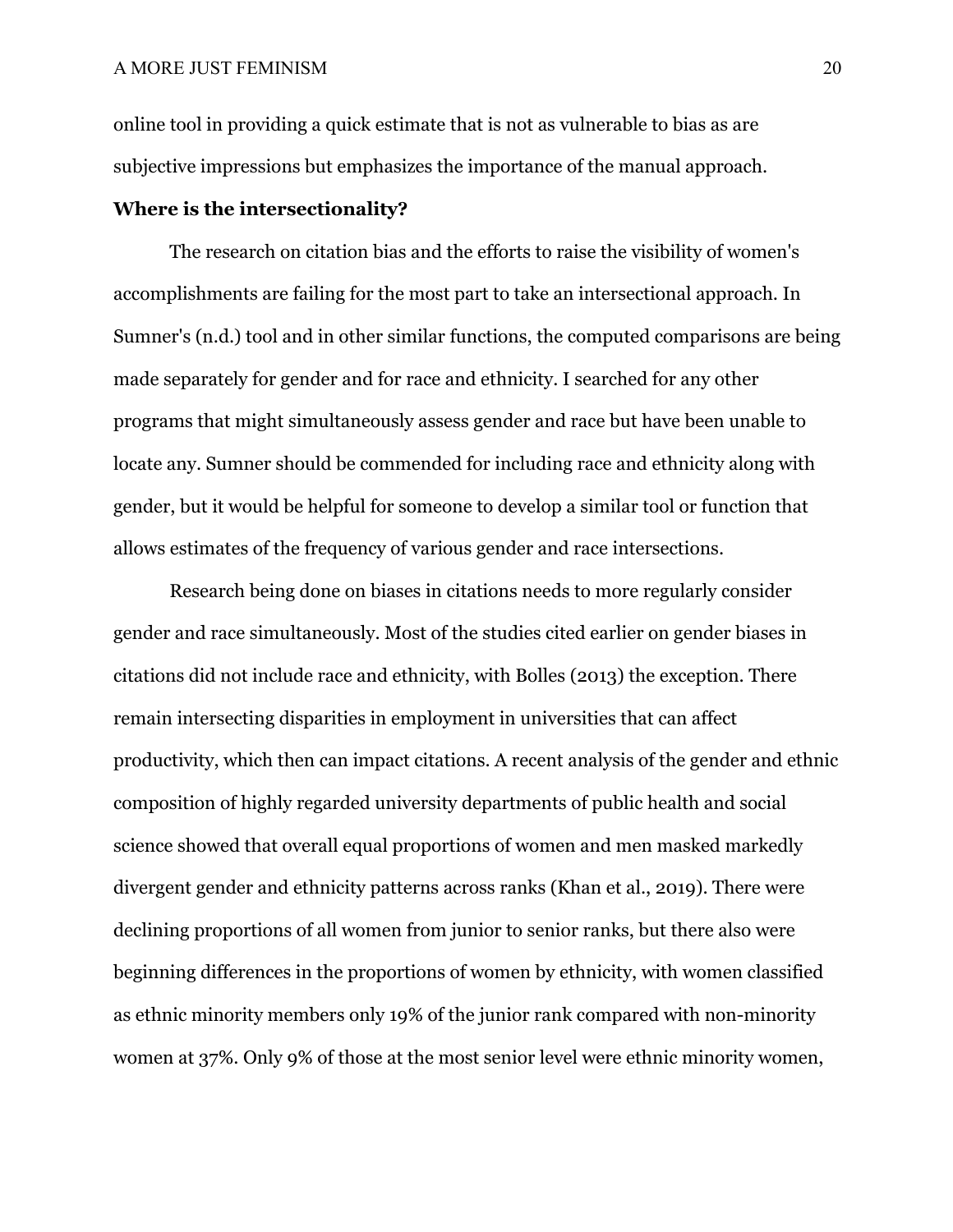compared with 17% ethnic minority men, 25% non-ethnic minority women, and 45% non-minority men (from figure on p. 596).

# **Conclusions**

The recommendations for attention to citations will help but cannot solve the diversity and inclusion problem, because, as Ortega (2006) identified, the issue is more complex than citations alone. It is not sufficient for White feminists (or any writers in positions of power and influence) to sprinkle a few well-known classics by women of color into their work, just as it is not enough to add Sojourner Truth to a suffrage centennial statue. As Angela Putman (2017) revealed in her discourse analysis of college student conceptions of White ideologies, there is a tendency to assume an objective meritocracy is at work and that accomplishments are deserved and open to all (see Leah Warner, 2018, for a related example in teaching). In a culture in which this assumption of meritocracy is embedded in an ongoing system of racism (Feagin, 2013), concerted counteractions are needed.

What comprehensive efforts are required to make the work of scholars of color, and in particular women of color, more visible, and therefore central to academic discourse? Chakravartty et al. (2018) observed that "we often cite work we already know. Thus, one important way to counter citational disparities is to expand the range of scholarship with which we critically engage" (p. 261). Chakravartty et al. made additional constructive suggestions about concrete actions that can be taken. They call for "embedding race- and gender-focused scholarship in course syllabi, PhD exams, required reading lists, and pedagogic practice" (p. 261), challenging the composition of panels and special issues, and pushing editors, board members, and reviewers to be responsive and accountable to improving the inclusiveness of the field.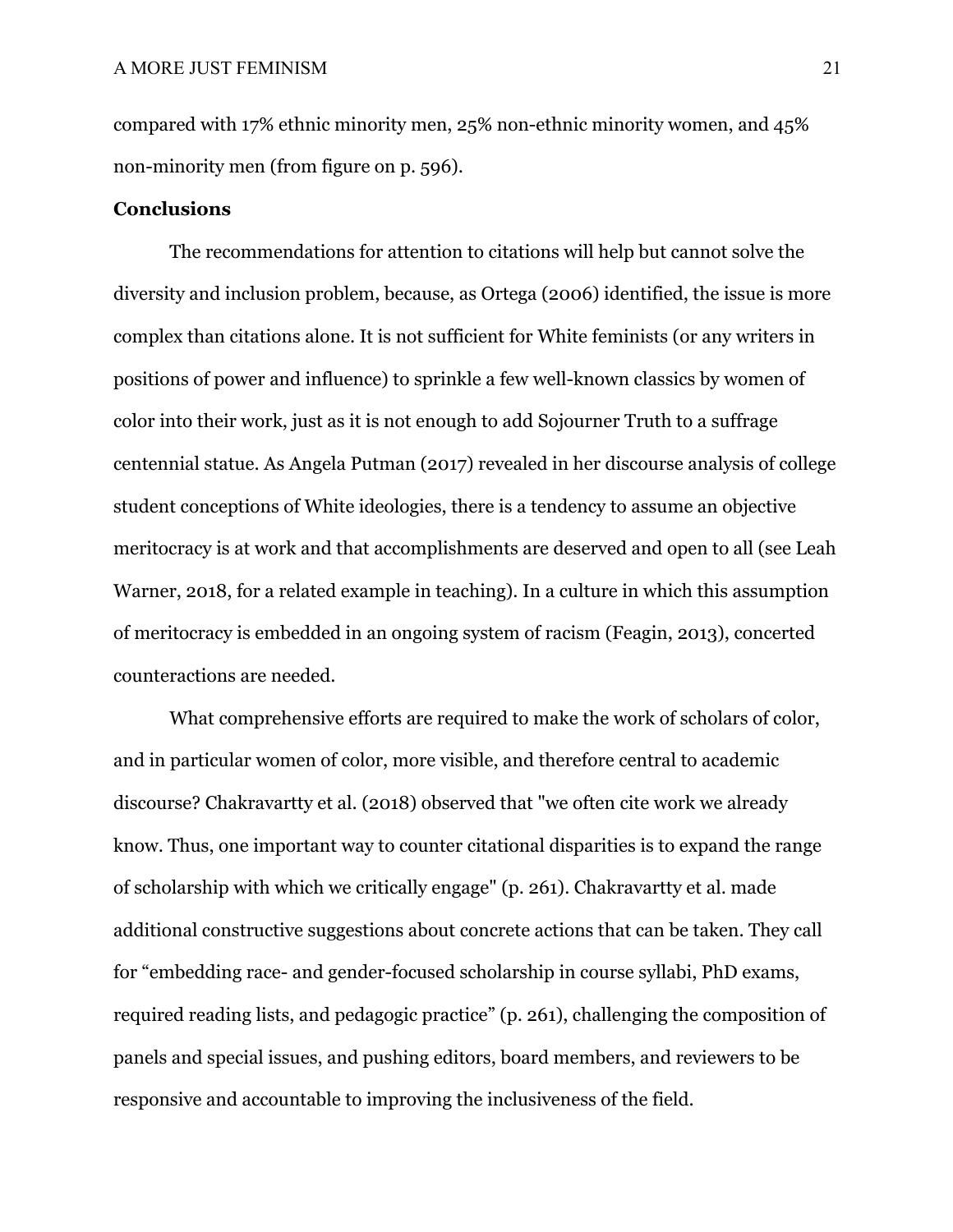Members of marginalized groups still face inequalities in citations, authorships, speaker invitations, and editorial roles, and those disparities impact career advancement. Mindful actions to ensure that we do not continue to "cite work we already know" (Chakravartty et al., 2018, p. 261) are needed. As a White feminist committed to social justice, I demonstrated in the analysis of my class reading list my own need to be more attentive and mindful. It is imperative that feminists committed to social justice understand that a focus on gender alone without understanding the destructive, gendered dimensions of White supremacy, with the accompanying erasure of the accomplishments of Black women and women of color, will fail as human rights solutions. White feminists must do more than make shallow or self-centered gestures. APA Division 35 "provides a base for all feminists...interested in teaching, research, or practice in the psychology of women" (https://www.apa.org/about/division/div35). Given that Division 35 has a membership as of 2017 that is 62.6% White (APA Center for Workforce Studies, 2017), a commitment by White feminists to taking the actions I propose to monitor and improve the representation of persons from underrepresented groups could make a difference. Although to do so adds steps to producing and sharing knowledge in what is already a complex, information-saturated world, these actions are necessary to reduce disparities and expand our perspectives. Espousing commitment to social justice is not enough; rather, we must all be aware of our habits and biases and help make this century's feminism a better representative of its ideals.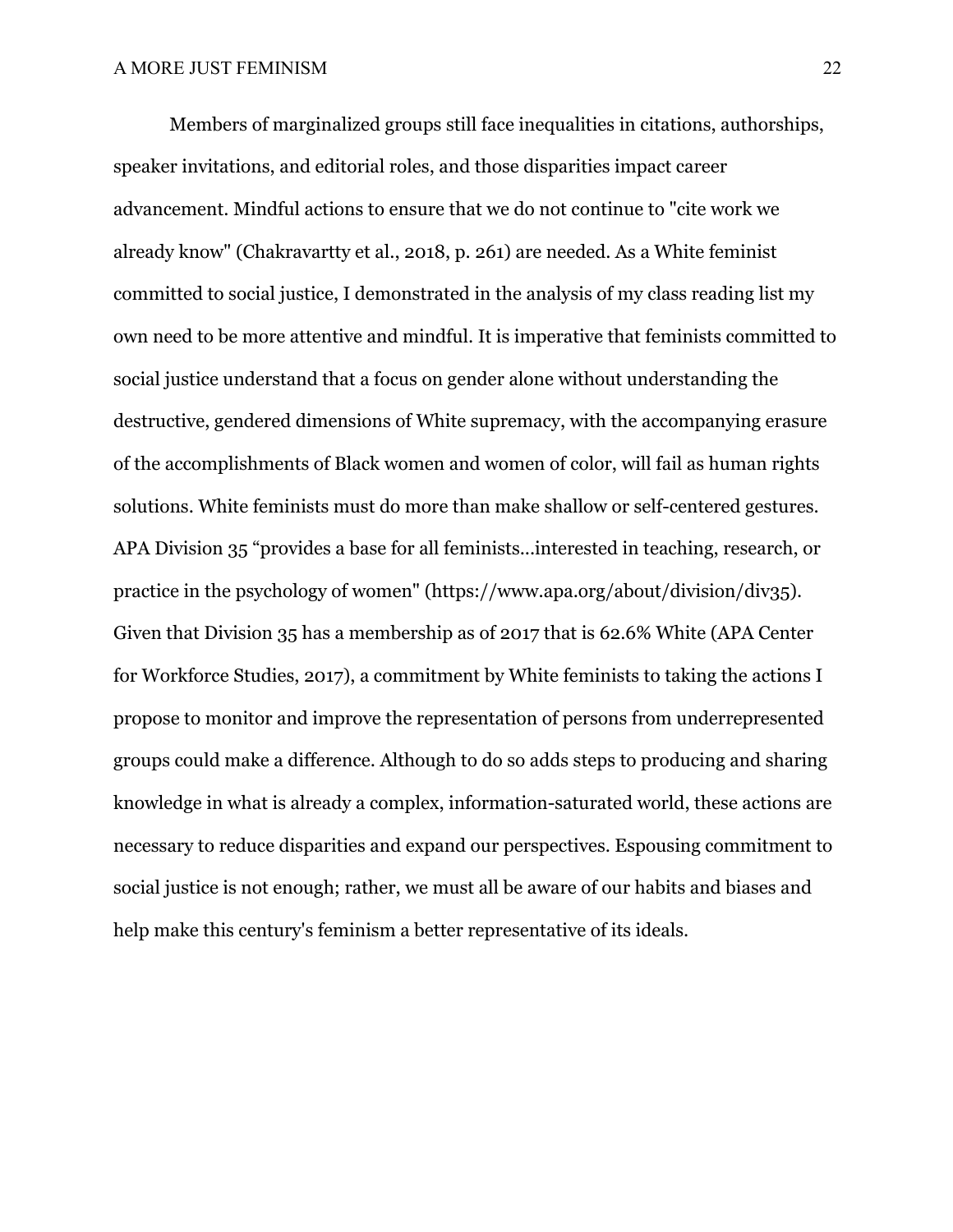#### References

Ahmed, S. (2017). *Living a feminist life*. Duke University Press.

- Alexander-Floyd, N. G. (2012). Disappearing acts: Reclaiming intersectionality in the social sciences in a post—black feminist era. *Feminist Formations, 24*(1), 1-25.
- American Psychological Association. (1974). *Publication manual of the American Psychological Association* (2nd ed.). Washington, DC: American Psychological Association.
- American Psychological Association. (2010). *Publication manual of the American Psychological Association* (6th ed.). American Psychological Association.
- American Psychological Association. (2020). *Publication manual of the American Psychological Association* (7th ed.). American Psychological Association. https://doi.org/10.1037/0000165-000
- American Psychological Association, Center for Workforce Studies. (2017). *Division profiles*. https://www.apa.org/about/division/officers/services/div-35-2017.pdf
- American Psychological Association, Council of Editors. (1952). Publication manual of the American Psychological Association. *Psychological Bulletin, 49*, 389-449. (supplement)
- American Psychological Association, Council of Editors. (1957). *Publication manual of the American Psychological Association* (Special ed.). American Psychological Association. https://archive.org/details/isbn\_9789562912662
- Anderson, J. E., & Valentine, W. L. (1944). The preparation of articles for publication in the journals of the American Psychological Association. *Psychological Bulletin, 41(6)*, 345-376. https://doi.org/10.1037/h0063335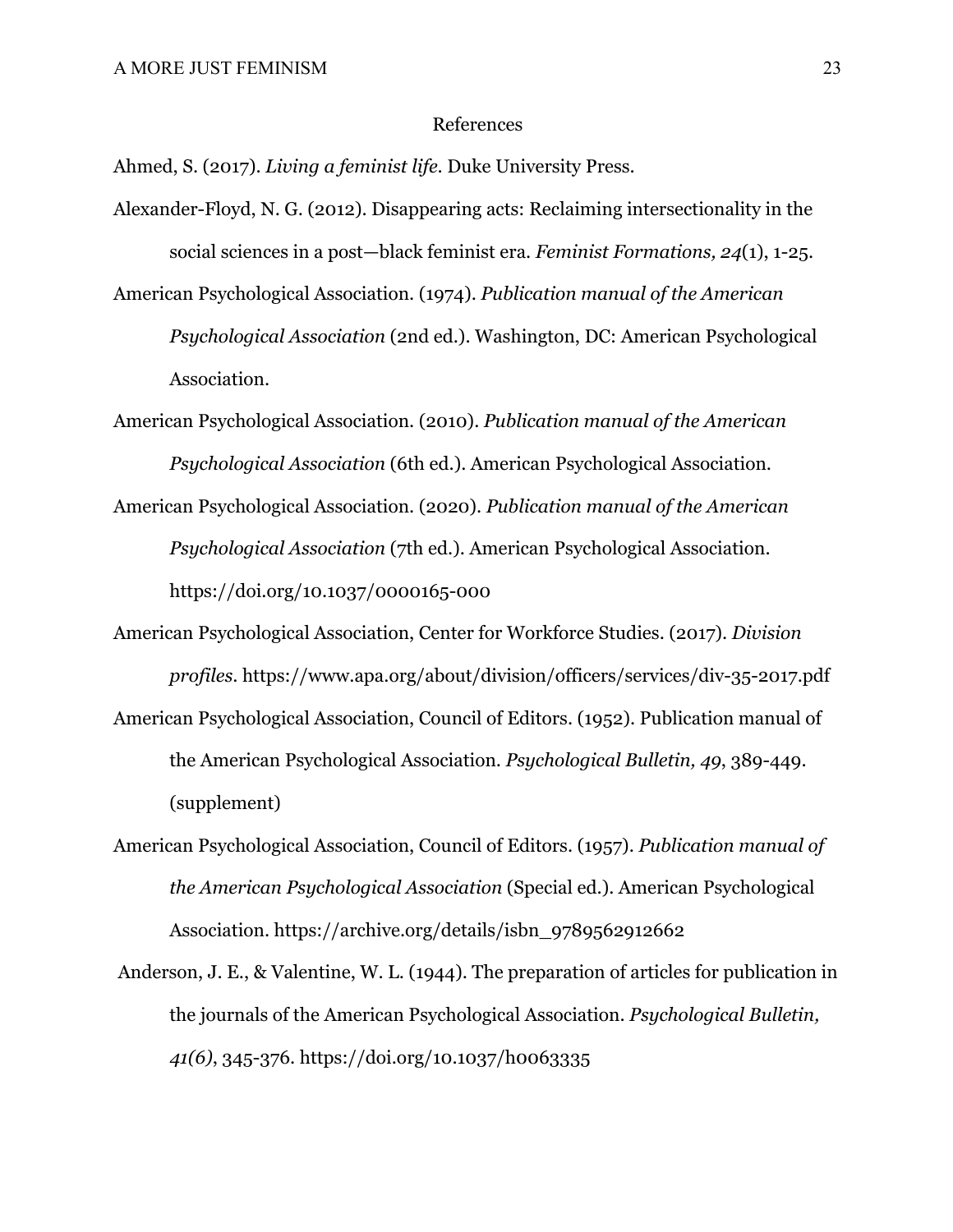- Bailey, M. & Trudy (2018) On misogynoir: Citation, erasure, and plagiarism. *Feminist Media Studies, 18*(4), 762-768. https://doi.org/10.1080/14680777.2018.1447395
- Banks, M. E. (2010). Feminist psychology and women with disabilities: An emerging alliance. *Psychology of Women Quarterly, 34(4)*, 431–442. https://doi.org/10.1111/j.1471-6402.2010.01593.x
- Belew, K. (2019). *Bring the war home: The white power movement and paramilitary America*. Harvard University Press.
- Bentley, M., Peerenboom, C. A., Hodge, F. W., Passano, E. B., Warren, H. C., & Washburn, M. F. (1929). Instructions in regard to preparation of manuscript. *Psychological Bulletin, 26,* 57– 63. https://doi.org/10.1037/h0071487
- Bernstein, M. D., & Russo, N. F. (1974). The history of psychology revisited: Or, up with our foremothers. *American Psychologist, 29(2)*, 130-134. https://doi.org/10.1037/h0035837
- Blain, K. N., & Wulf, K. (2018, June 9). "Women Also Know History": Dismantling gender bias in the academy. *History News Network*. https://web.archive.org/web/20191214153842/https://historynewsnetwork.org/ article/169254
- Bohan, J. S. (1992). Prologue: Re-viewing psychology, re-placing women--An end searching for a means. In J. S. Bohan (Ed.), *Seldom seen, rarely heard: Women's place in psychology* (pp. 9-54). Westview Press.
- Bolles, L. (2013), Telling the story straight: Black feminist intellectual thought in anthropology. *Transforming Anthropology, 21*(1), 57-71. doi:10.1111/traa.12000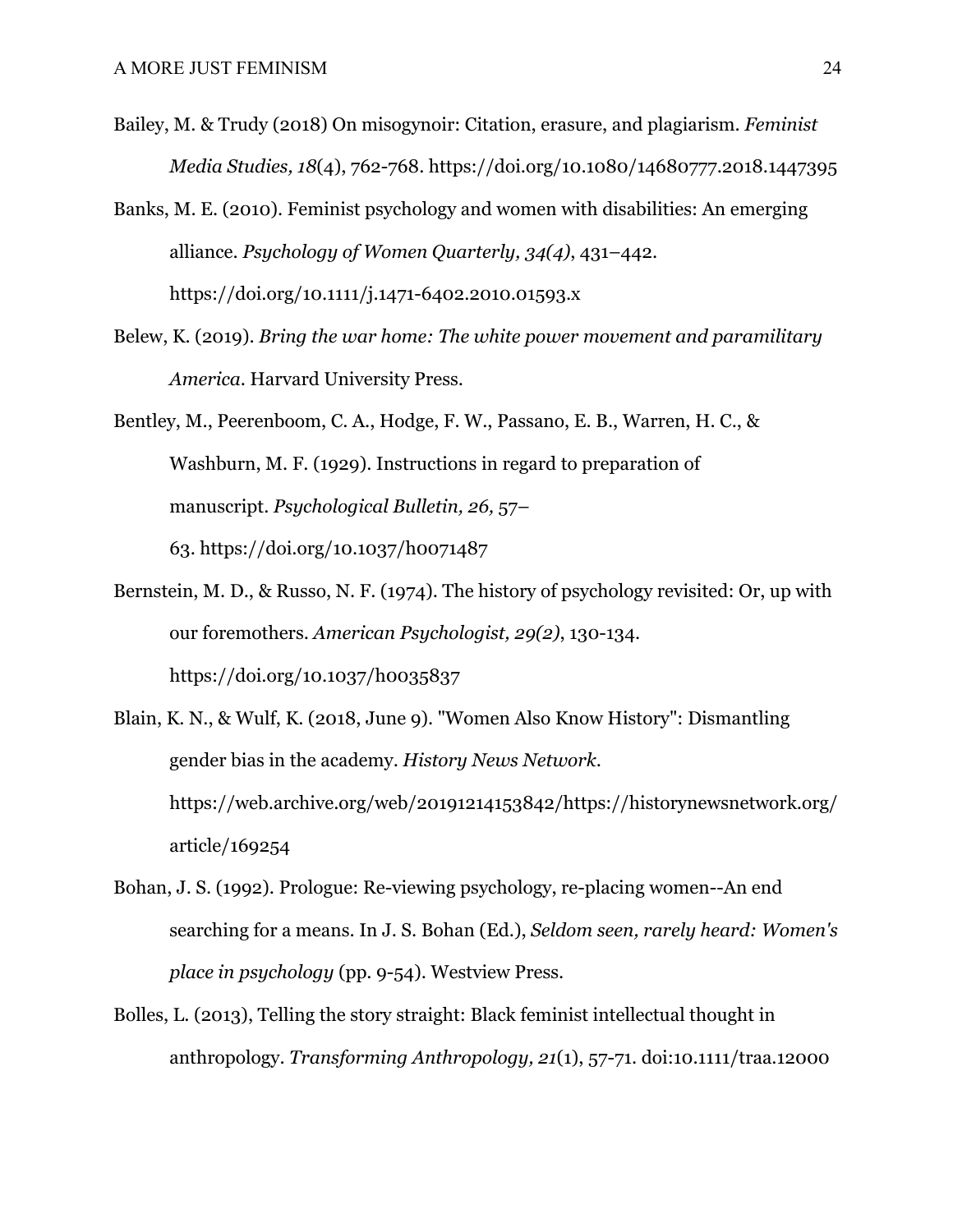- Boydstun, A., Brown, N., Dionne, K., Klar, S., Krupnikov, Y., Michelson, M., Milta, K., Mosley, L., Rouse, S., Searles, K., & Wolbrecht, C. (2019). *Women also know stuff*. https://womenalsoknowstuff.com
- Breitenbach, A. (2016, July 14). The origins of APA style. *APA Style Blog*. https://web.archive.org/web/20190805171557/https://blog.apastyle.org/apastyl e/2016/07/the-origins-of-apa-style.html
- Burke, T. (2017, November 9). #MeToo was started for black and brown women and girls. They're still being ignored. *Washington Post*. https://www.washingtonpost.com/news/post-nation/wp/2017/11/09/thewaitress-who-works-in-the-diner-needs-to-know-that-the-issue-of-sexualharassment-is-about-her-too/
- Cahalane, C. (2018, May 10). 5 ways to make your tweets accessible. *AbilityNet*. https://web.archive.org/web/20190709044344/https://www.abilitynet.org.uk/n ews-blogs/5-ways-make-your-tweets-accessible
- Campi, A., & Junn, J. (2019). Racial linked fate and gender in U.S. politics. *Politics, Groups, and Identities, 7*(3), 654-662.

https://doi.org/10.1080/21565503.2019.1638805

Center for American Women and Politics. (2012). The gender gap. Attitudes on public policy issues.

https://www.cawp.rutgers.edu/sites/default/files/resources/gg\_issuesattitudes-2012.pdf

Chakravartty, P., Kuo, R., Grubbs, V., & McIlwain, C. (2018). #CommunicationSoWhite. *Journal of Communication, 68(2)*, 254-266.

Cite Black Women. (n.d.). https://www.citeblackwomencollective.org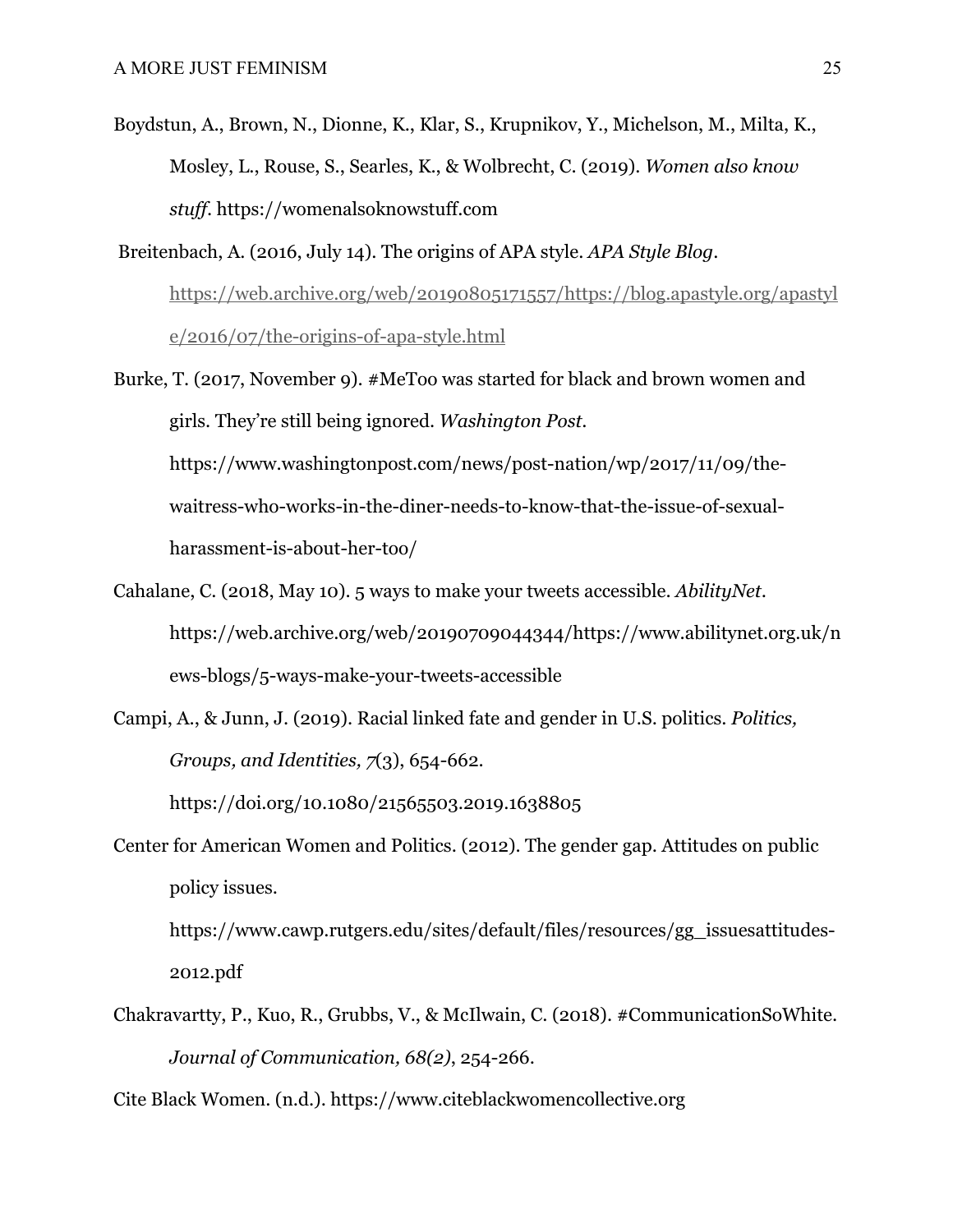CNN politics. (2016, November 23). *Exit polls. National president.*

https://web.archive.org/web20190804172950/http://edition.cnn.com/election/ 2016/results/exit-polls

- Collins, P. H. (2004). *Black sexual politics: African Americans, gender, and the new racism*. Routledge.
- Collins, P. H. (2015). Intersectionality's definitional dilemmas. *Annual Review of Sociology, 41*, 1-20. https://doi.org/10.1146/annurev-soc-073014-112142
- Combahee River Collective. (1982). A Black feminist statement. In A. Hull, P. B. Scott, & B. Smith (Eds.). *All the women are white, all the Blacks are men, but some of us are brave* (2nd ed., pp. 41-47). The Feminist Press at CUNY.
- Cooper, B. (2015). Afterward. In A. Hull, P. B. Scott, & B. Smith (Eds.). *All the women are white, all the Blacks are men, but some of us are brave* (2nd ed., pp. 392- 406). The Feminist Press.

Cox, K. L. (2003). *Dixie's daughters*. University Press of Florida.

- Cox, K. L. (2019). Preface 2019. In K. L. Cox, *Dixie's daughters* (pp. xv-xxviii). University Press of Florida.
- Crenshaw, K. (1989). Demarginalizing the intersection of race and sex: A Black feminist critique of antidiscrimination doctrine, feminist theory and antiracist politics. *University of Chicago Legal Forum, 140*, 139-168.
- Crenshaw, K. (1991). Mapping the margins: Intersectionality, identity politics, and violence against women of color. *Stanford Law Review, 43(6)*, 1241-1299. https://doi.org/10.2307/1229039
- Dobnik, V. (2019, October 21). Central Park to get first statue honoring women. *ABC News*.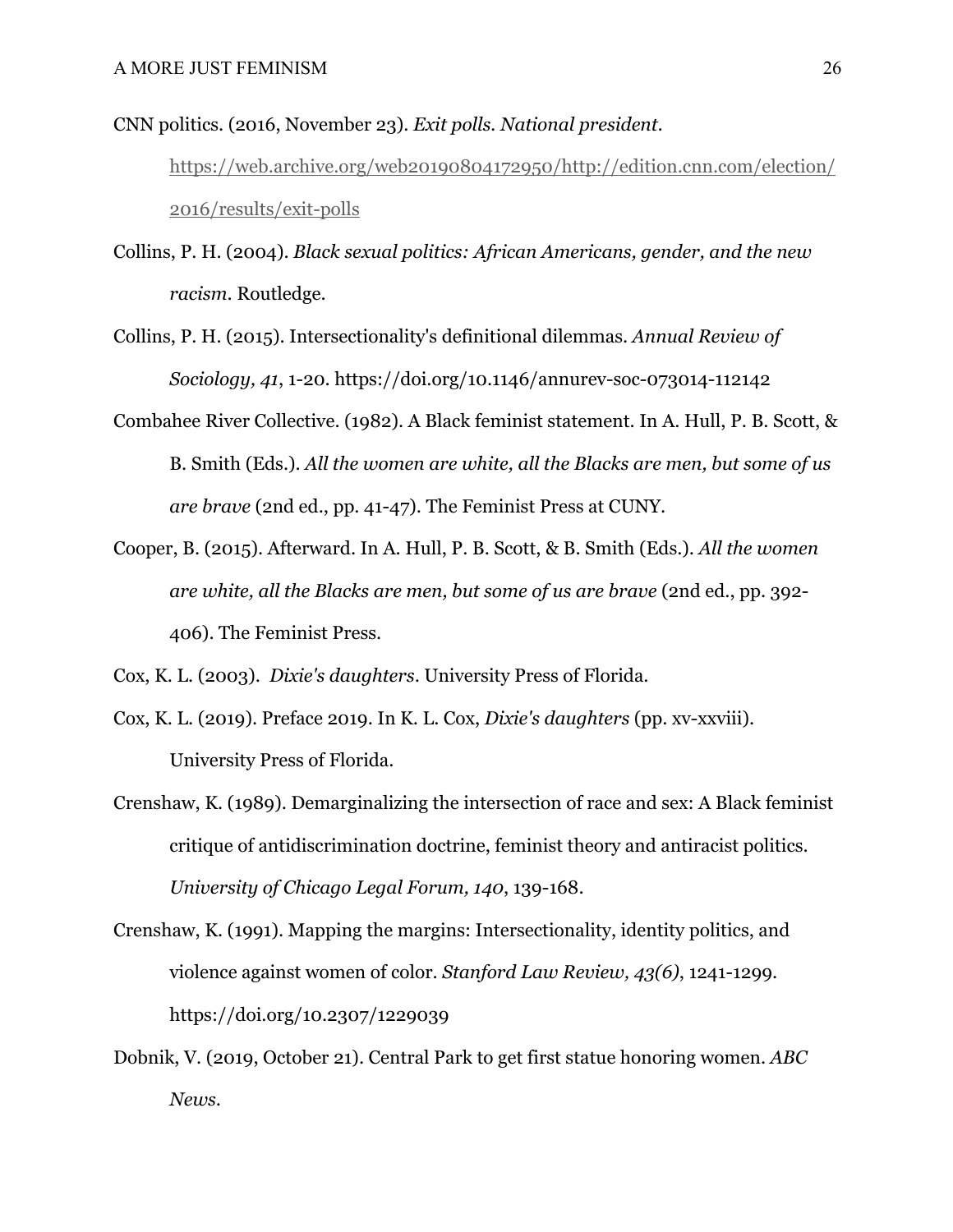https://web.archive.org/web/20191129181500/https://abcnews.go.com/Lifestyl e/wireStory/central-park-statue-honoring-women-66427657

Feagin, J. E. (2013). *The white racial frame* (2nd ed.). Routledge.

Fox, C. W., & Paine, C. E. T. (2019). Gender differences in peer review outcomes and manuscript impact at six journals of ecology and evolution. *Ecology and Evolution, 9(6)*, 3599-3619. https://doi.org/10.1002/ece3.4993

Ginzberg, L. D. (2010). *Elizabeth Cady Stanton: An American life.* Hill & Wang.

- Glick, P., & Fiske, S. T. (1996). The Ambivalent Sexism Inventory: Differentiating hostile and benevolent sexism. *Journal of Personality and Social Psychology*, *70(3)*, 491-512. https://doi.org/10.1037/0022-3514.70.3.491
- Golshan, T. (2017, January 21). The women who helped Donald Trump win. *Vox*. h https://web.archive.org/web/20191202000326/https://www.vox.com/policyand-politics/2017/1/20/14061660/women-march-washington-vote-trump
- Holman, L, Stuart-Fox, D, Hauser, C. E. (2018) The gender gap in science: How long until women are equally represented? *PLOS Biology, 16*(4): e2004956. https://doi.org/10.1371/journal.pbio.2004956
- hooks, b. (1990). Feminism: A transformational politic. In D. L. Rhode (Ed.). Theoretical perspectives in sexual difference (pp. 185-193). Yale University Press.
- Hull, A. G. T., Scott, P. B. & Smith, B. (Eds.). (1982). *All the women are white, all the Blacks are men, but some of us are brave* (2nd ed.). The Feminist Press at CUNY.
- Imai, K., & Khanna, K. (2016). Improving ecological inference by predicting individual ethnicity from voter registration records. *Political Analysis, 24*(2), 263-272. https:/doi.org/10.1093/pan/mpw001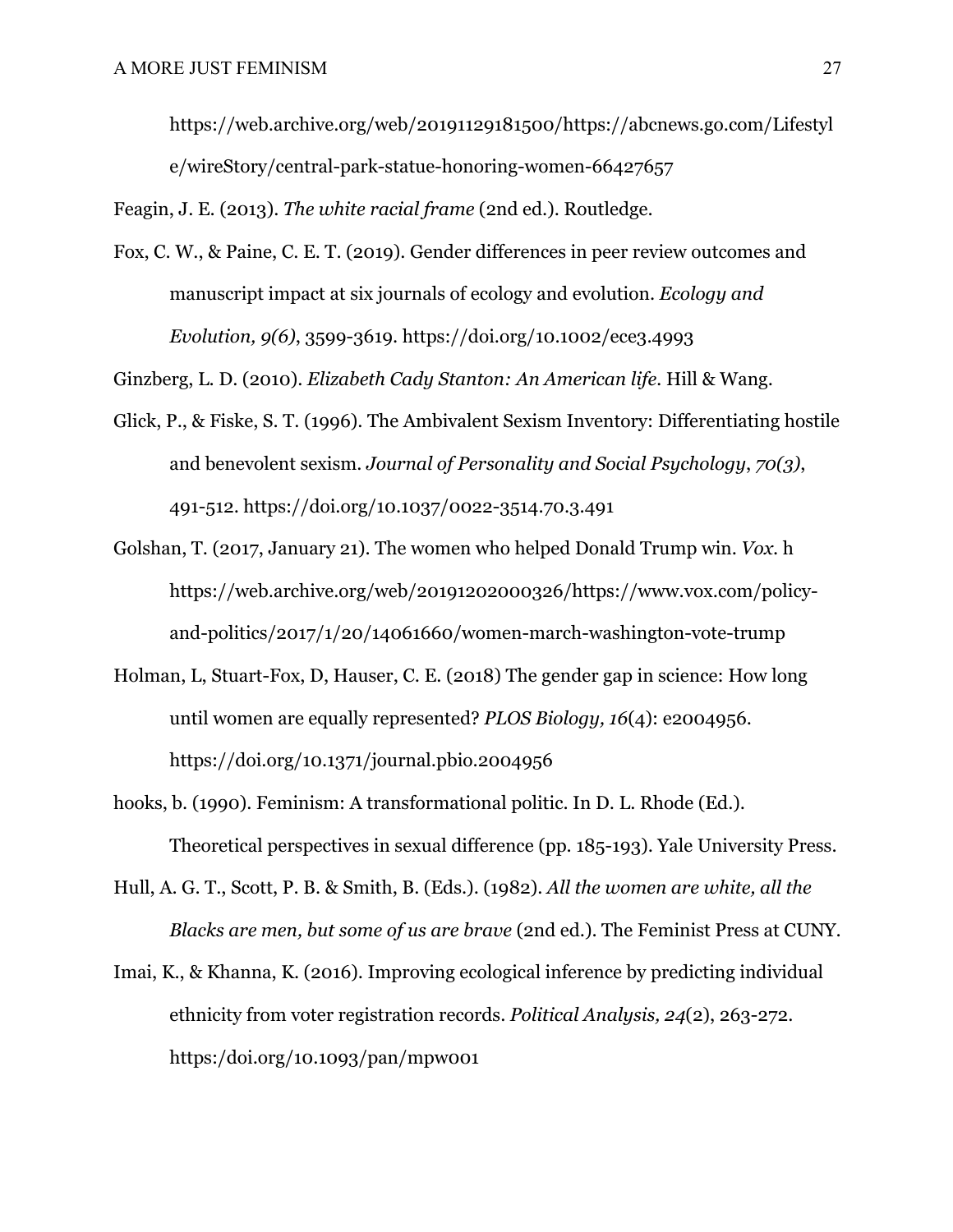- Johnson, Z. C., Jackson, J. M., Williams, E. L., Reese, A., Smith, C. A., Berry, D. R., Williams, B. C., Irizarry, Y., Pirtle, W. N. L., Perry, K-K. Y., Carey, A. M., Machicote, M., & Wadud, I. A. (n.d.). The collective. *Cite Black women*. https://www.citeblackwomencollective.org
- Jones, F. (2016, August 3). We have had to defend ourselves against online threats. *New York Times*.

https://web.archive.org/web/20200107080413/https://www.nytimes.com/roo mfordebate/2016/08/03/how-to-crack-down-on-social-media-threats/we-havehad-to-defend-ourselves-against-online-threats

Jones, M. S. (2007). *All bound up together. The woman question in African American public culture, 1830-1900*. University of North Carolina Press.

Jones, M. S. (2019a, March 9). How the daughters and granddaughters of former slaves secured voting rights for all. *Smithsonian.com*. https://web.archive.org/web/20190805233314/https://www.smithsonianmag.c om/smithsonian-institution/how-daughters-and-granddaughters-former-slavessecured-voting-rights-all-180971660/

- Jones, M. S. (2019b, March 22). How New York's new monument whitewashes the women's rights movement. *Washington Post*. https://web.archive.org/web/20191129175555/https://www.washingtonpost.co m/outlook/2019/03/22/how-new-yorks-new-monument-whitewashes-womensrights-movement/
- Jones-Rogers, S. E. (2019). *They were her property: White women as slave owners in the American south*. Yale University Press. https://www.jstor.org/stable/j.ctvbnm3fz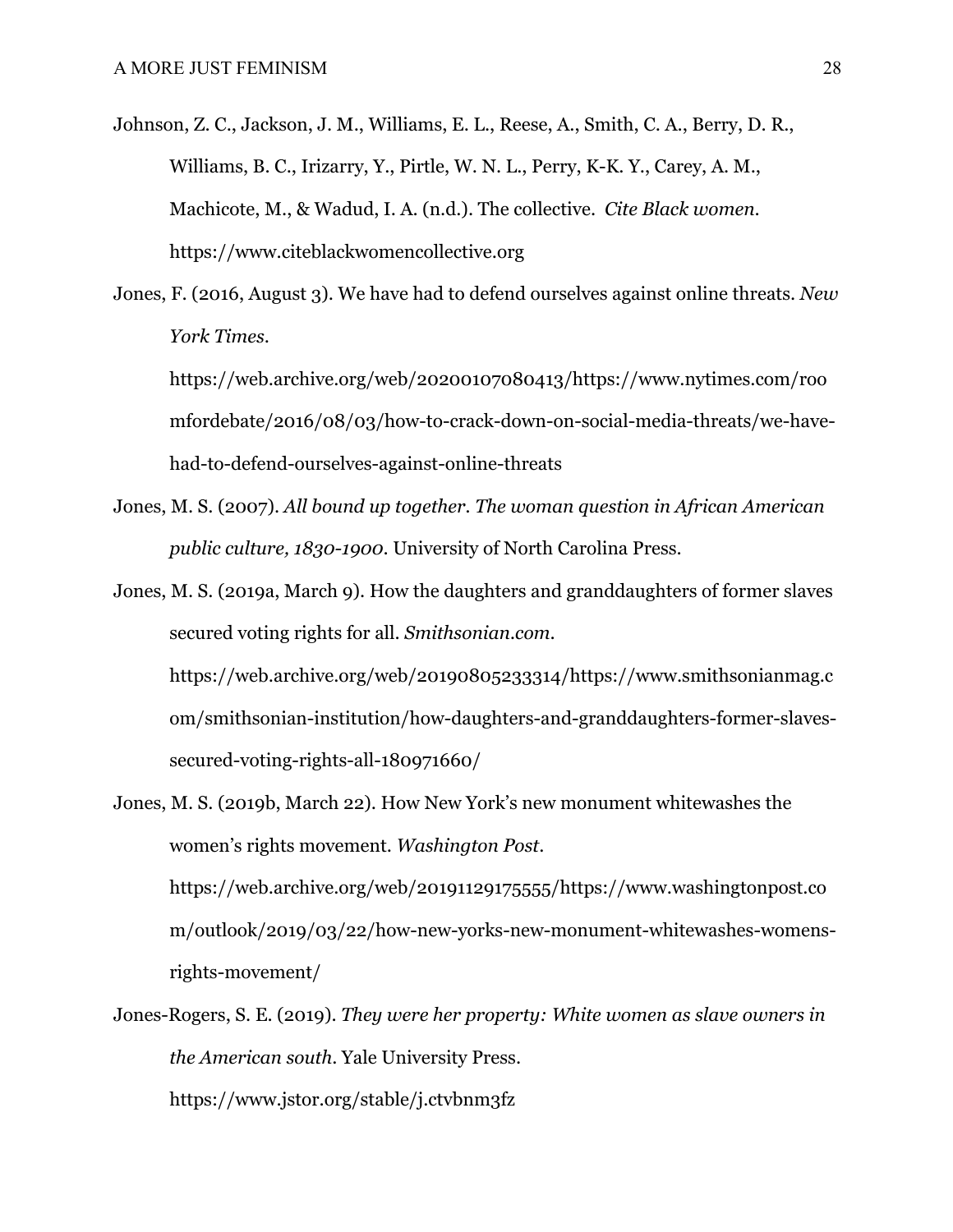- Junn, J. (2017). The Trump majority: White womanhood and the making of female voters in the U.S. *Politics, Groups, and Identities, 5*(2), 343-352. https://doi.org/10.1080/21565503.2017.1304224
- Keskinen, S. (2018). The 'crisis' of white hegemony, neonationalist femininities and antiracist feminism. *Women's Studies International Forum, 68,* 157-163. https://doi.org/10.1016/j.wsif.2017.11.001
- Khan, M. S., Lakha, F., Tan, M. M. J. T., Singh, S. R., Quek, R. Y. C., Han, E., Tan, S. M., Haldane, V., Gea-Sánchez, M., Legido-Quigley, H. (2019). More talk than action: Gender and ethnic diversity in leading public health universities. *Lancet, 393*, 594-600. https://doi.org/10.1016/S0140-6736(18)32609-6
- Khanna, K., & Imai, K. (2019, February 21). Package 'wru'. https://cran.rproject.org/web/packages/wru/wru.pdf
- King, M. M., Bergstrom, C. T., Correll, S. J., Jacquet, J., & West, J. D. (2017). Men set their own cites high: Gender and self-citation across fields and over time. *Socius: Sociological Research for a Dynamic World, 3,* 1-22. https://doi.org/10.1177/2378023117738903
- Kitchener, C. (2019, July 14). A female historian wrote a book. Two male historians went on NPR to talk about it. They never mentioned her name. It's Sarah Milov. *The Lily*. https://www.thelily.com/a-female-historian-wrote-a-book-two-malehistorians-went-on-npr-to-talk-about-it-they-never-mentioned-her-name/
- Lemay, K. C., & Jones, M. S. (2019, March 19). The bold accomplishments of women of color need to be a bigger part of suffrage history. *Smithsonian.com*. https://web.archive.org/web/20190805234117/https://www.smithsonianmag.co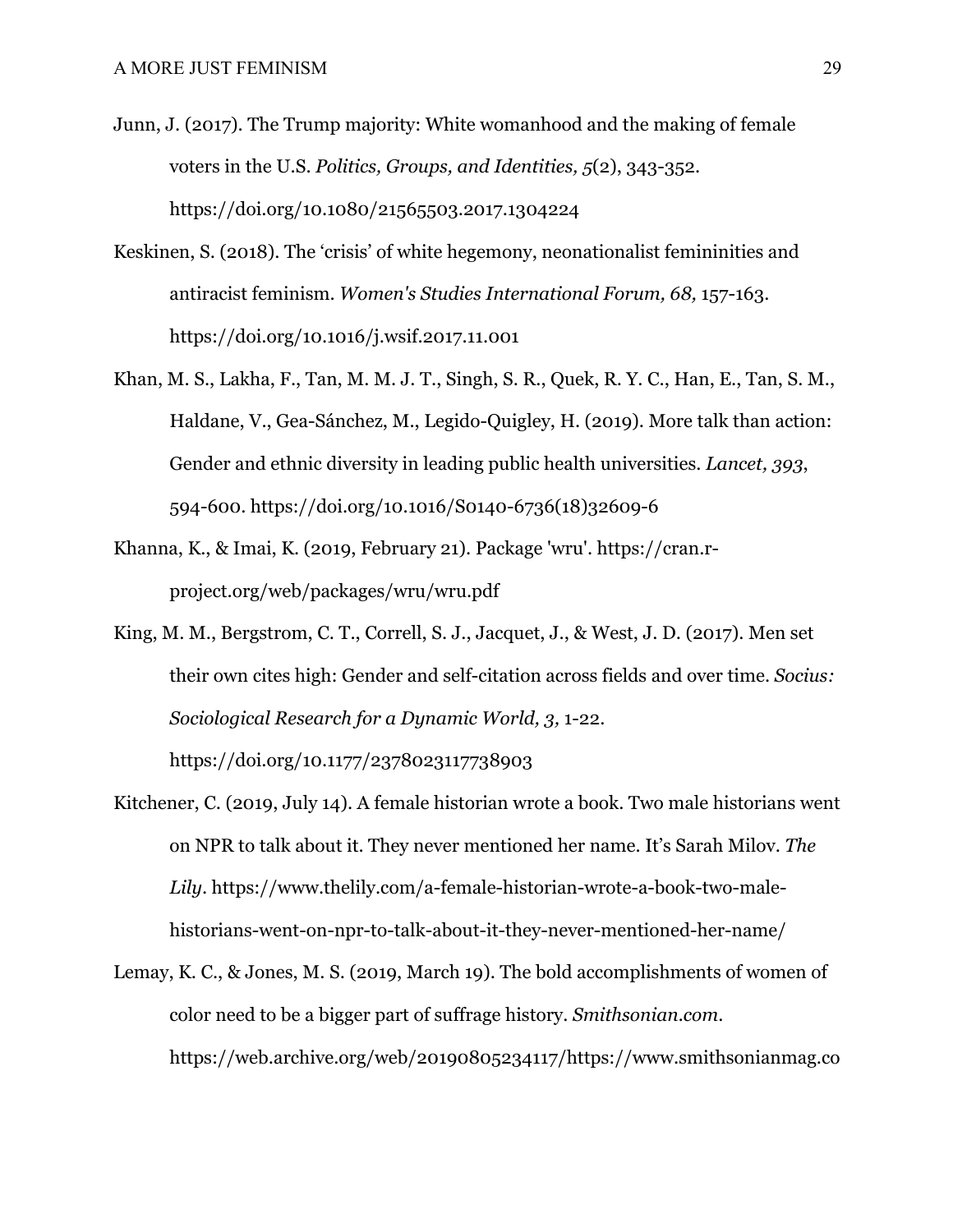m/smithsonian-institution/bold-accomplishments-women-color-need-be-

bigger-part-suffrage-history-180971756/

Lorde, A (2007). *Sister outsider: Essays and speeches*. Crossing Press.

Maliniak, D., Powers, R., & Walter, B. (2013). The gender citation gap in international relations. *International Organization, 67*(4), 889-922. https://doi.org/10.1017/S0020818313000209

Mantilla, K. (2015). *Gendertrolling: How misogyny went viral*. Praeger.

- Marecek, J. (2019). A history of the future: Carolyn Wood Sherif, equitable knowledge, and feminist psychology. *Psychology of Women Quarterly, 43(4),* 422–432. https://doi.org/10.1177/0361684319861953
- McIntyre, A. (2000). Antiracist pedagogy in the university: The ethical challenges of making whiteness public. In M. M. Brabeck (Ed.). *Practicing feminist ethics in psychology* (pp. 55-74)*.* American Psychological Association.
- McMahon, J. M., & Kahn, B. K. (2018). When sexism leads to racism: Threat, protecting women, and racial bias. *Sex Roles, 78(9-10)*, 591-605. https://doi.org/10.1007/s11199-017-0828-x
- McPherson, J. M. (1988). *Battle cry of freedom*. Ballantine.
- Nittrouer, C. L., Hebl, M. R., Ashburn-Nardo, L., Trump-Steele, R. C. E., Lane, D. M., & Valian, V. (2018). Gender disparities in colloquium speakers. *Proceedings of the National Academy of Sciences, 115 (1)*, 104-108.

https://doi.org/10.1073/pnas.1708414115

- Oluo, I. (2019). *So you want to talk about race*. Seal Press.
- Ortega, M. (2006). Being lovingly, knowingly ignorant: White feminism and women of color. *Hypatia, 21(3)*, 56-74. https://doi.org/10.1111/j.1527-2001.2006.tb01113.x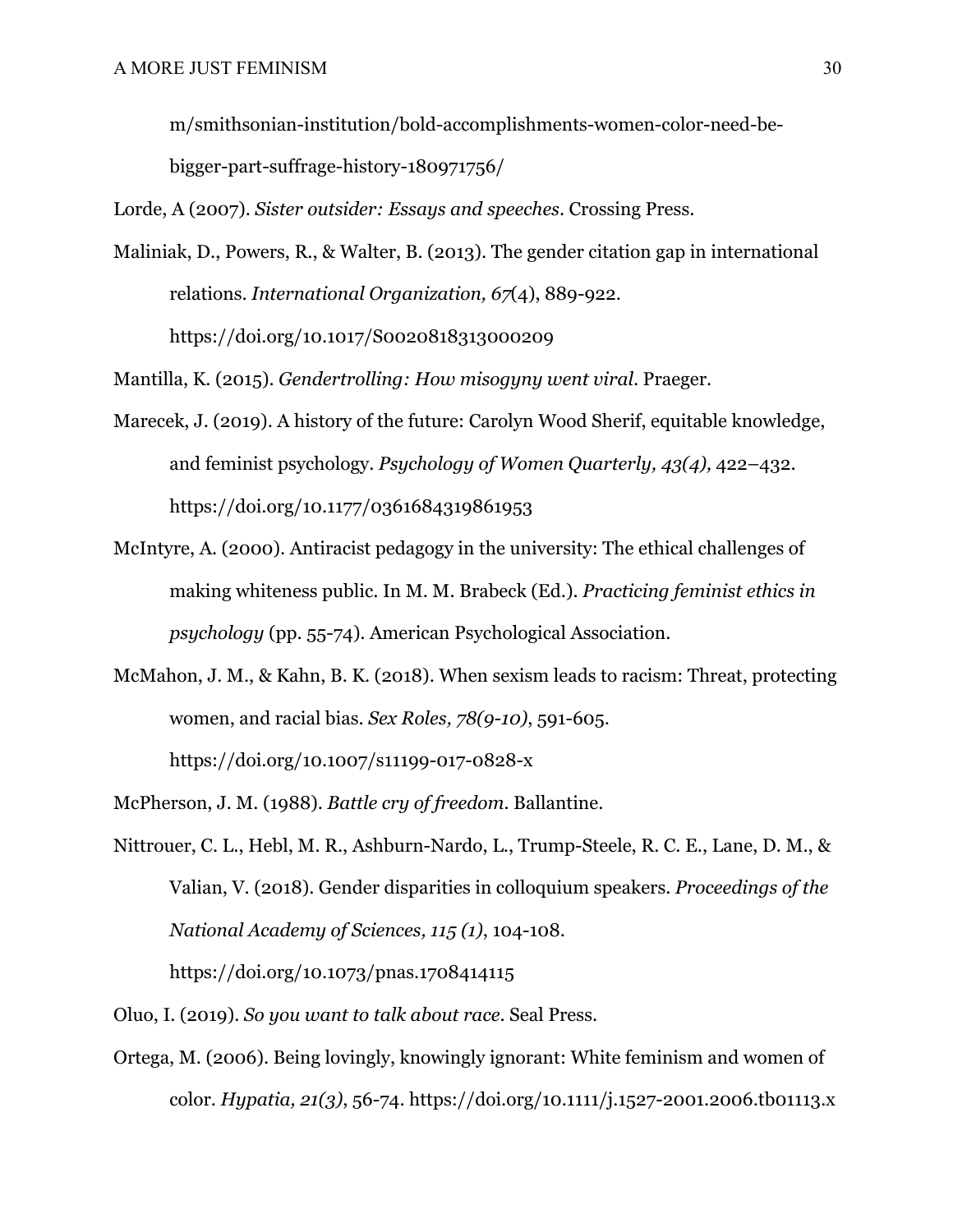Pew Research Center. (2011, April 11). *Civil War at 150: Still relevant, still divisive.* https://web.archive.org/web/20190806005922/https://www.peoplepress.org/2011/04/08/civil-war-at-150-still-relevant-still-divisive/

- Putman, A. L. (2017). Perpetuation of whiteness ideologies in U.S. college student discourse. *Journal of Intercultural Communication Research, 46(6)*, 497-517. https://doi.org/10.1080/17475759.2017.1380068
- Rossiter, M. W. (1993). The Matthew Matilda effect. *Social Studies of Science, 23*, 325- 341.
- Russo, N. F. (1999). Putting the APA Publication Manual in context. *Psychology of Women Quarterly, 23,* 399-402.
- Seelye, K. Q. (2019, January 4). Rosalyn Terborg-Penn, 77, dies; Historian recognized Black suffragists. *New York Times*. https://web.archive.org/web/20190804130157/https://www.nytimes.com/2019 /01/04/obituaries/rosalyn-terborg-penn-dead.html
- Setzler, M., & Yanus, A. (2018). Why did women vote for Donald Trump? *PS: Political Science & Politics, 51(3)*, 523-527. https://doi.org/10.1017/S1049096518000355
- Sherif, M., & Sherif, C. W. (1969). *Social Psychology*. Harper & Row.
- Shields, S. A., & Signorella, M. L. (2014). Carolyn Wood Sherif (1922–1982): Feminist social psychology in the service of equality for all peoples. *Psychology of Women Quarterly, 38*, 443-446. https://doi.org/10.1177/0361684314552193.
- Smith, B. (1982). Racism and women's studies (pp. 71-73). In A. G. T. Hull, P. B. Scott, P. B. & B. Smith (Eds.). *All the women are white, all the Blacks are men, but some of us are brave* (2nd ed.). The Feminist Press at CUNY.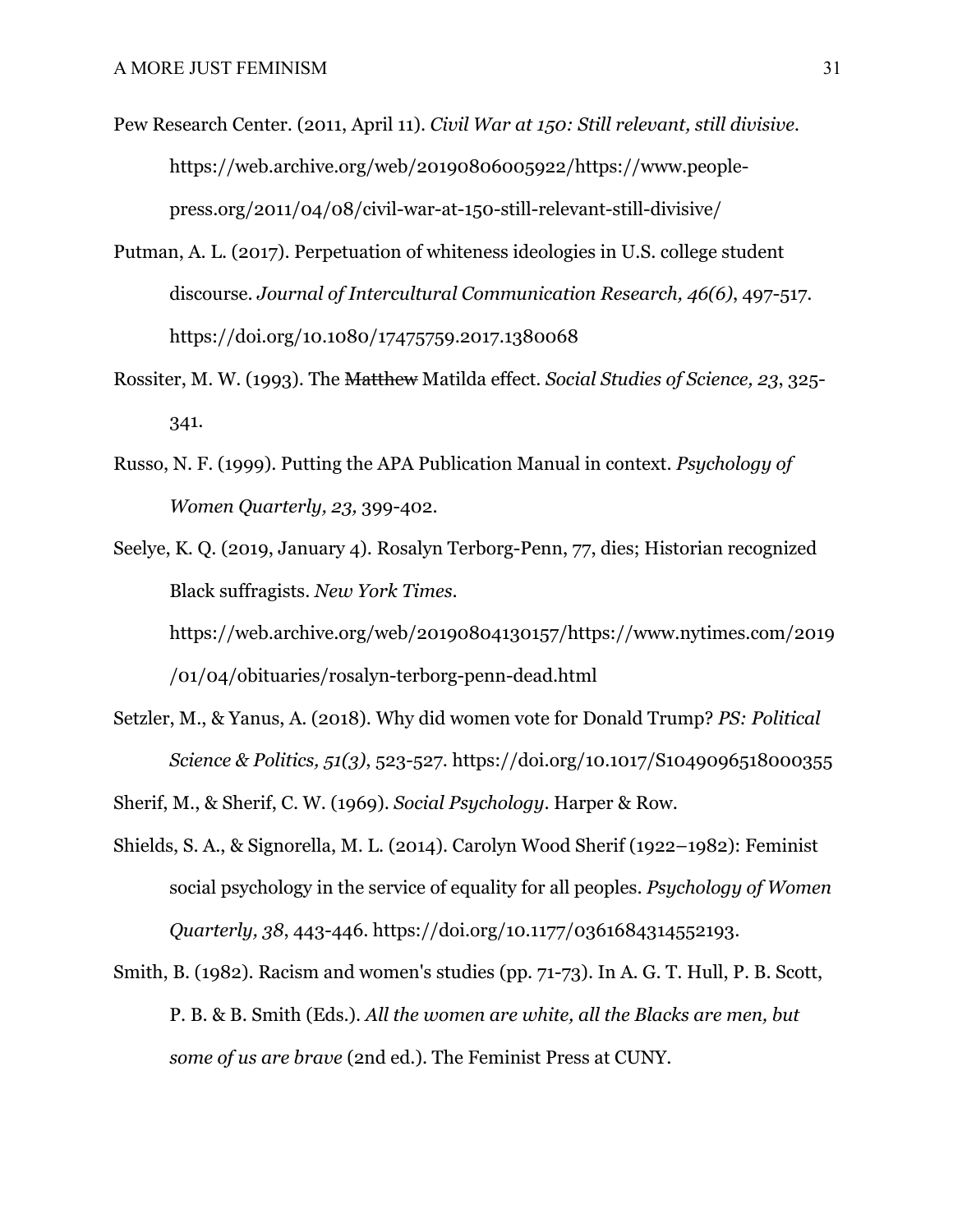Smith, Christen A. (n.d.). Our story. *Cite Black Women*. https://www.citeblackwomencollective.org/our-story.html

- Smith, Christen A. (2018, December 21). Cite Black women: A critical praxis. *Cite Black Women*. https://www.citeblackwomencollective.org/our-praxis.html
- Smith, Christine A., Johnston-Robledo, I., McHugh, M. C., Chrisler, J. C. (2010) Words matter: The language of gender. In J. Chrisler & D. McCreary (Eds), *Handbook of Gender Research in Psychology* (pp. 361-387). New York, NY: Springer. https://doi.org/10.1007/978-1-4419-1465-1\_18
- Staples, B. (2018, July 28). How the suffrage movement betrayed Black women. *New York Times.* https://www.nytimes.com/2018/07/28/opinion/sunday/suffragemovement-racism-black-women.html
- Sumner, J. L. (2018). The gender balance assessment tool (GBAT): A web-based tool for estimating gender balance in syllabi and bibliographies. *PS: Political Science & Politics, 51(2)*, 396-400. https://doi.org/10.1017/S1049096517002074
- Sumner, J. L. (n.d.). *Gender Balance Assessment Tool (GBAT).*  https://jlsumner.shinyapps.io/syllabustool/
- Tambe, A. (2018). Reckoning with the silences of #MeToo. *Feminist Studies, 44(1)*, 197- 203. https://doi.org/10.15767/feministstudies.44.1.0197
- Terborg-Penn, R. (1998). *African American women in the struggle for the vote, 1850– 1920*. Indiana University Press. https://archive.org/details/isbn\_9780253211767

Tolbert, C. J., Redlawsk, D. P., & Gracey, K. J. (2018). Racial attitudes and emotional responses to the 2016 Republican candidates. *Journal of Elections, Public Opinion and Parties, 28(2)*, 245-262. https://doi.org/10.1080/17457289.2018.1441846